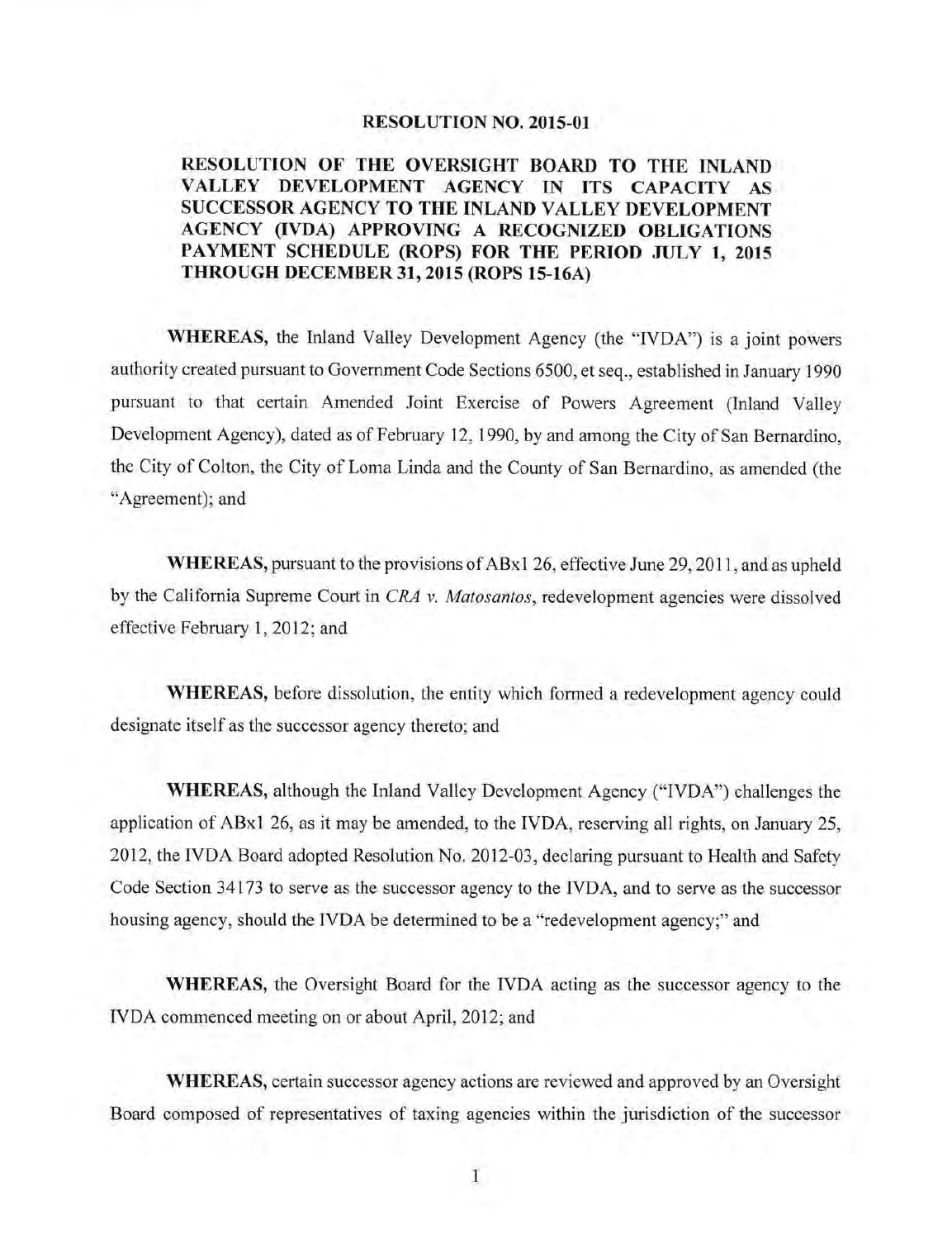agency, which actions specifically include the review and approval of the Recognized Obligation Payment Schedule (ROPS) in advance for each six-month period for which former tax increment now in the Redevelopment Property Tax Trust Fund (RPTTF) will be distributed; and

**WHEREAS,** effective June 27, 2012, ABxl 26 was amended by AB 1484 (the "trailer bill"), which sets out new processes, responsibilities, time frames and requirements for the successor agency and Oversight Board, including those for the preparation, submission and review of the Recognized Obligations Payment Schedule (ROPS) for the period July 1, 2014 through December 31,2014 (ROPS 14-15A); and

**WHEREAS,** successor agency staff has prepared ROPS 15-16A, attached and incorporated as **Exhibit "A"** to this Resolution, in the form required by the Department of Finance; and

**WHEREAS,** the Oversight Board has reviewed and approved ROPS I, ROPS II, ROPS III, ROPS IV (ROPS 13-14A), ROPS 13-14B, ROPS 14-15A, and ROPS 14-15B which ROPS have been reviewed and approved by the Department of Finance and which now are final; and

**WHEREAS,** as provided by AB 1484, the Oversight Board for the TVDA now must review and approve ROPS 15-16A on or before March 3, 2015, with substantial penalties for a late submission; and

**WHEREAS,** upon approval by the Oversight Board, a copy of ROPS 15-16A shall be submitted before March 3, 2015, in the manner required by Health & Safety Code Section  $34180(i)$ to the County Auditor-Controller, the State Controller and the Department of Finance and posted on the successor agency's website.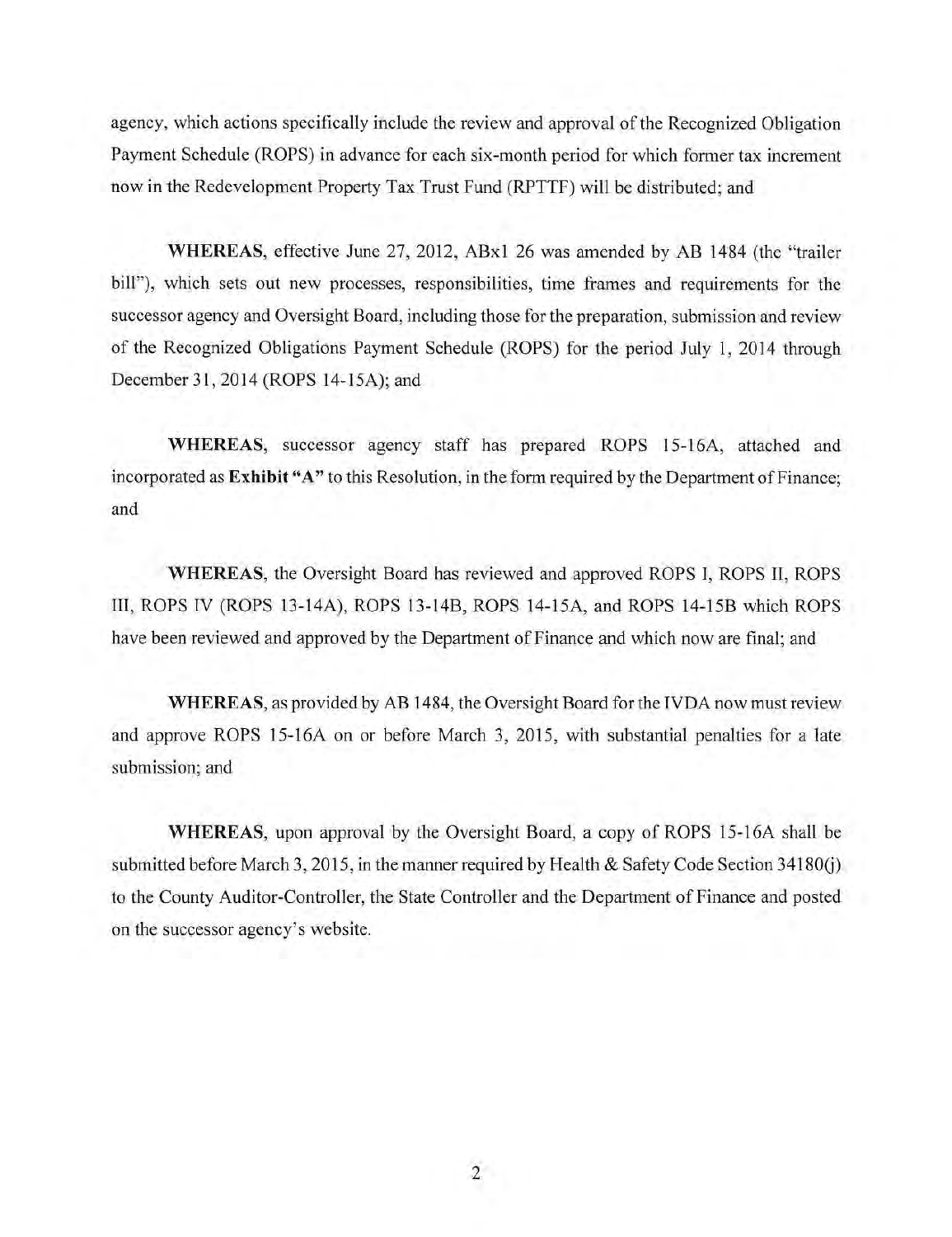NOW, THEREFORE, BE IT RESOLVED BY THE OVERSIGHT BOARD TO THE INLAND VALLEY DEVELOPMENT AGENCY IN ITS CAPACITY AS SUCCESSOR AGENCY TO THE INLAND VALLEY DEVELOPMENT AGENCY, AS FOLLOWS:

**SECTION 1.** The above Recitals are true and correct and are incorporated herein by this reference.

**SECTION 2.** Approval of the Recognized Obligations Payment Schedule for the Period July 1, 2015 through December 31, 2015 for the Inland Valley Development Agency. The Oversight Board of the IVDA, at a meeting held February 24, 2015, hereby approves the Recognized Obligations Payment Schedule (ROPS) for the period July 1, 2015 through December 31, 2015 (ROPS 15-16A), and authorizes the submission of such ROPS 15-16A to the State of California Department of Finance and other appropriate governmental agencies.

**SECTION 3.** This Resolution shall take effect upon the date of its adoption.

PASSED, APPROVED AND ADOPTED this 24<sup>th</sup> day of February, 2015.

Douglás Headrick, Chairman Oversight Board of the Inland Valley Development Agency, acting as the Successor Agency to the **Inland Valley Development Agency** 

(SEAL) Attest:

Clerk of the Oversight Board Sonya San Juan, of the Inland Valley Development Agency, acting as the Successor Agency to the Inland Valley Development Agency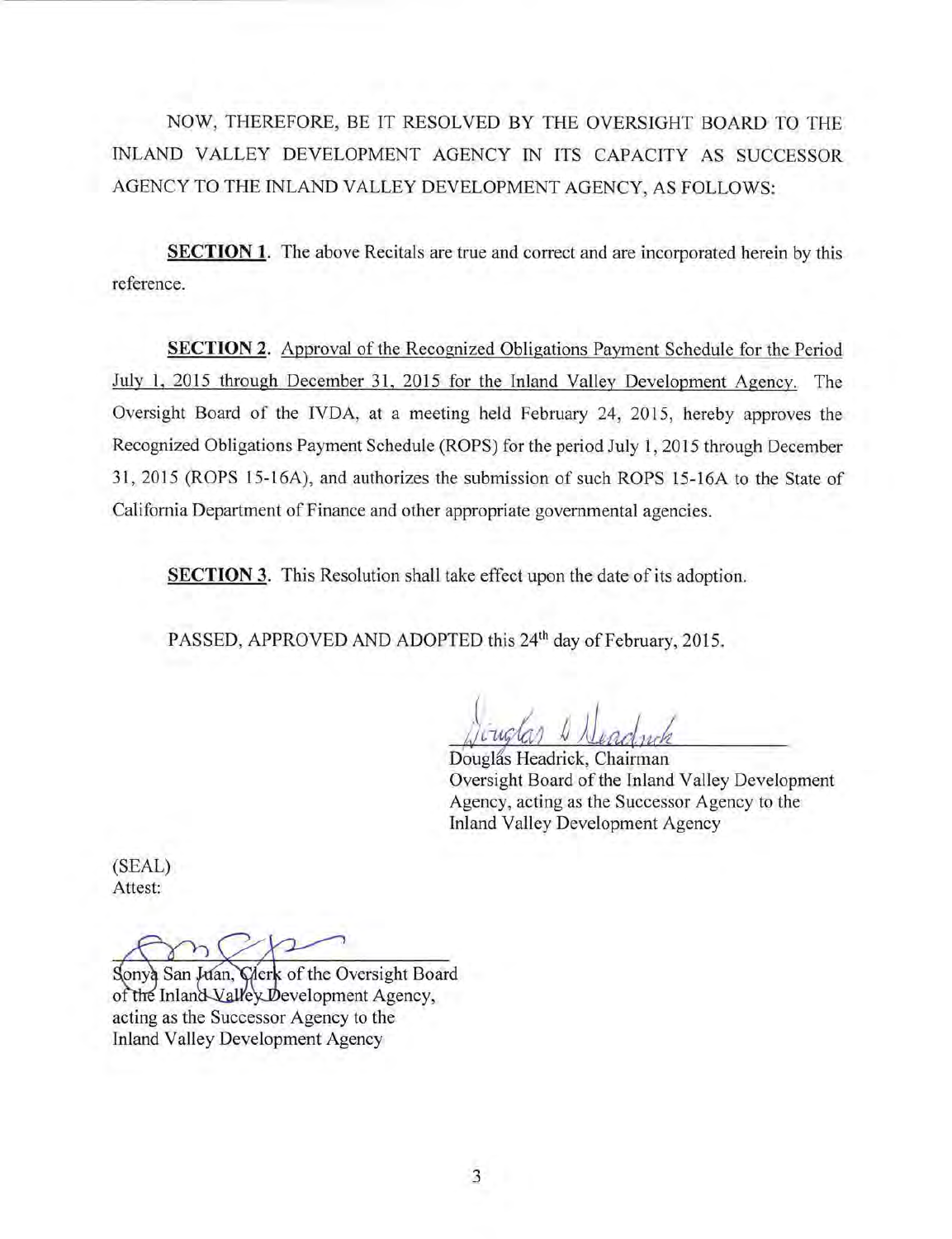I, Sonya San Juan, Clerk of the Oversight Board of the Inland Valley Development Agency, acting as the Successor Agency to the Inland Valley Development Agency do hereby certify that the foregoing Resolution No. 2015-01 was duly and regularly passed and adopted by the Oversight Board of the Inland Valley Development Agency acting as Successor Agency at a special meeting thereof, held on the 24<sup>th</sup> day of February 24, 2015, and that the foregoing is a full, true and correct copy of said Resolution and has not been amended or repealed.

(SEAL)

Attest:

Sonya San Juan, Clerk of the Oversight Board of the Inland (Valley Development Agency, acting as the Successor Agency to the Inland Valley Development Agency

4824-7241 -0386. 1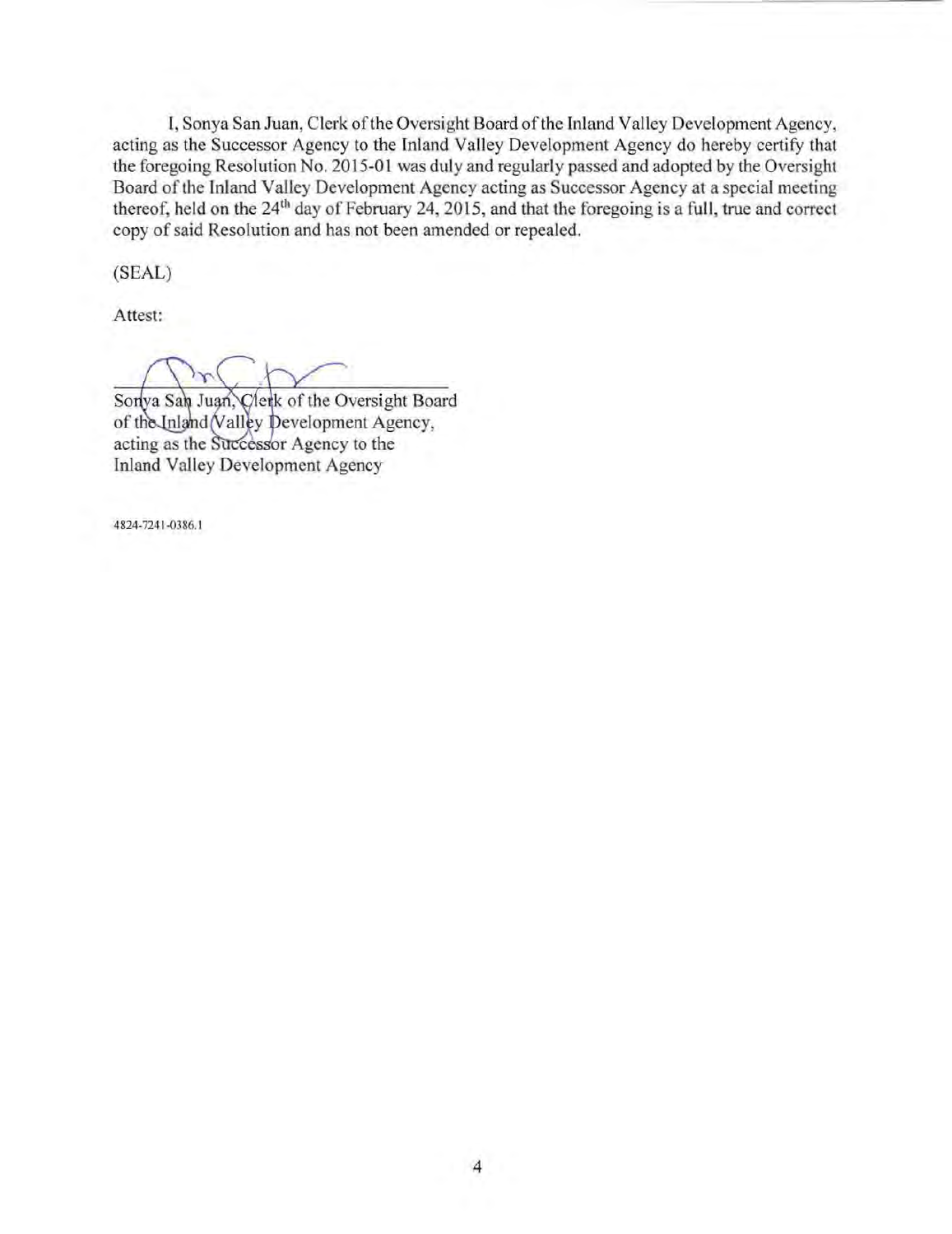# EXHIBIT A

### RECOGNIZED OBLIGATIONS PAYMENT SCHEDULE FOR THE PERIOD JULY 1, 2015 THROUGH DECEMBER 31,2015 (ROPS 15-16A)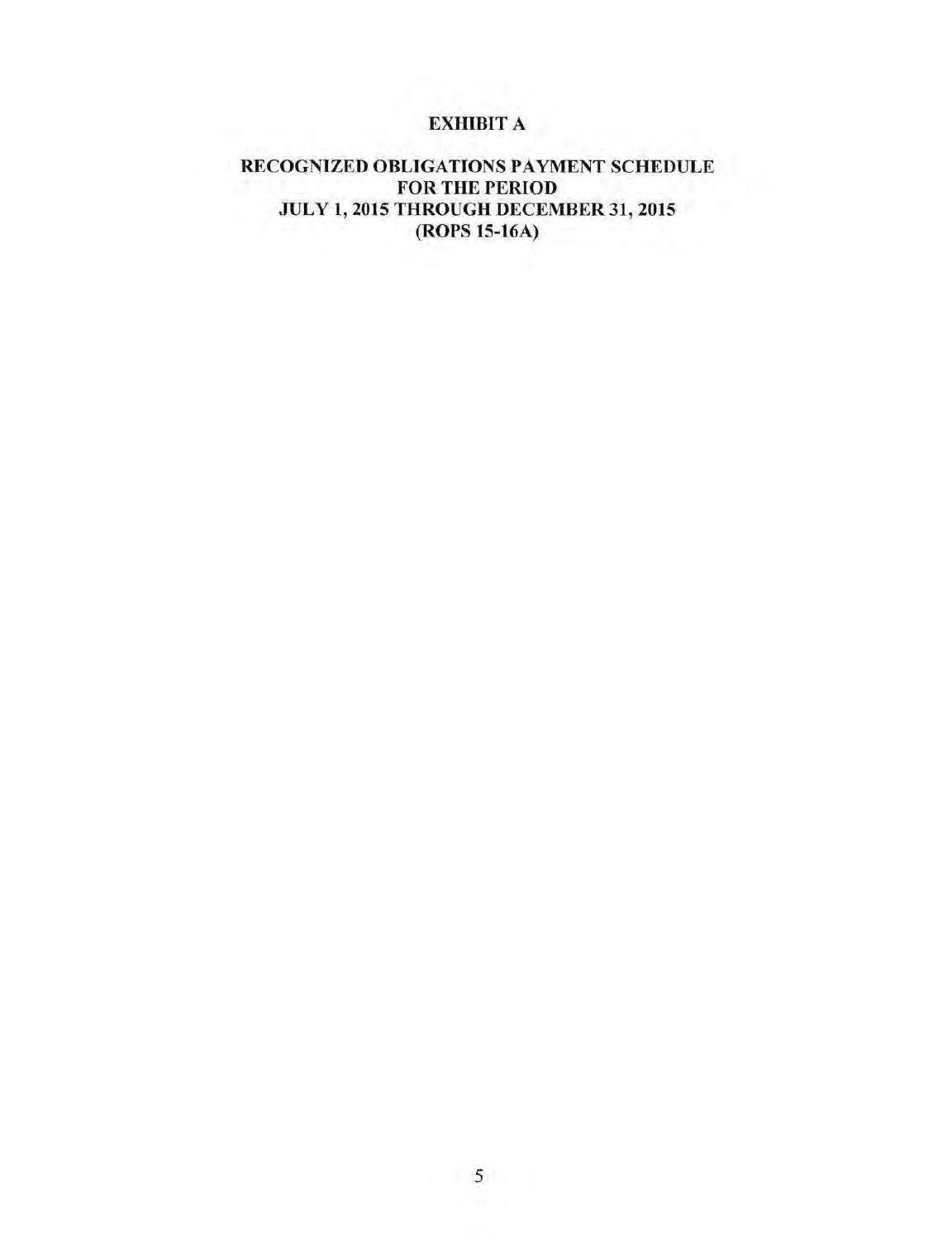#### Recognized Obligation Payment Schedule (ROPS 15-16A) - Summary

|   | <b>Name of Successor Agency:</b>           | <b>Inland Valley</b>                                                                                                                                                                         |                                                                                                      |         |     |
|---|--------------------------------------------|----------------------------------------------------------------------------------------------------------------------------------------------------------------------------------------------|------------------------------------------------------------------------------------------------------|---------|-----|
|   | Name of County:                            | San Bernardino                                                                                                                                                                               |                                                                                                      |         |     |
|   |                                            | Current Period Requested Funding for Outstanding Debt or Obligation                                                                                                                          |                                                                                                      | Six-Mor |     |
| Α | Sources (B+C+D):                           |                                                                                                                                                                                              | Enforceable Obligations Funded with Non-Redevelopment Property Tax Trust Fund (RPTTF) Funding        |         | 2   |
| B |                                            | Bond Proceeds Funding (ROPS Detail)                                                                                                                                                          |                                                                                                      |         |     |
| C |                                            | Reserve Balance Funding (ROPS Detail)                                                                                                                                                        |                                                                                                      |         |     |
| D | Other Funding (ROPS Detail)                |                                                                                                                                                                                              |                                                                                                      |         | 1,  |
| Е |                                            | Enforceable Obligations Funded with RPTTF Funding (F+G):                                                                                                                                     |                                                                                                      | \$      | 32  |
| F |                                            | Non-Administrative Costs (ROPS Detail)                                                                                                                                                       |                                                                                                      |         | 31  |
| G | Administrative Costs (ROPS Detail)         |                                                                                                                                                                                              |                                                                                                      |         |     |
| н |                                            | <b>Current Period Enforceable Obligations (A+E):</b>                                                                                                                                         |                                                                                                      | \$34    |     |
|   |                                            | Successor Agency Self-Reported Prior Period Adjustment to Current Period RPTTF Requested Funding<br>Enforceable Obligations funded with RPTTF (E):                                           |                                                                                                      |         | 32  |
| J |                                            | Less Prior Period Adjustment (Report of Prior Period Adjustments Column S)                                                                                                                   |                                                                                                      |         |     |
| κ |                                            | Adjusted Current Period RPTTF Requested Funding (I-J)                                                                                                                                        |                                                                                                      | S       | 32  |
|   |                                            |                                                                                                                                                                                              | County Auditor Controller Reported Prior Period Adjustment to Current Period RPTTF Requested Funding |         |     |
| L |                                            | Enforceable Obligations funded with RPTTF (E):                                                                                                                                               |                                                                                                      |         | 32, |
| м |                                            | Less Prior Period Adjustment (Report of Prior Period Adjustments Column AA)                                                                                                                  |                                                                                                      |         |     |
| N |                                            | Adjusted Current Period RPTTF Requested Funding (L-M)                                                                                                                                        |                                                                                                      |         | 32, |
|   | Certification of Oversight Board Chairman: | Pursuant to Section 34177 (m) of the Health and Safety code, I<br>hereby certify that the above is a true and accurate Recognized<br>Obligation Payment Schedule for the above named agency. | Michael Burrows, Vice-Chair<br>Name<br>Signature                                                     |         |     |

Filed for the July 1, 2015 through December 31 , 2015 Period

| <b>Six-Month Total</b> |
|------------------------|
| \$<br>2,750,000        |
| 1,000,000              |
|                        |
| 1,750,000              |
| \$<br>32,003,868       |
| 31,166,377             |
| 837,491                |
| \$<br>34,753,868       |
| 32,003,868             |
| \$<br>32,003,868       |
| 32,003,868             |
|                        |

32,003,868

Title

3/2/2015

Date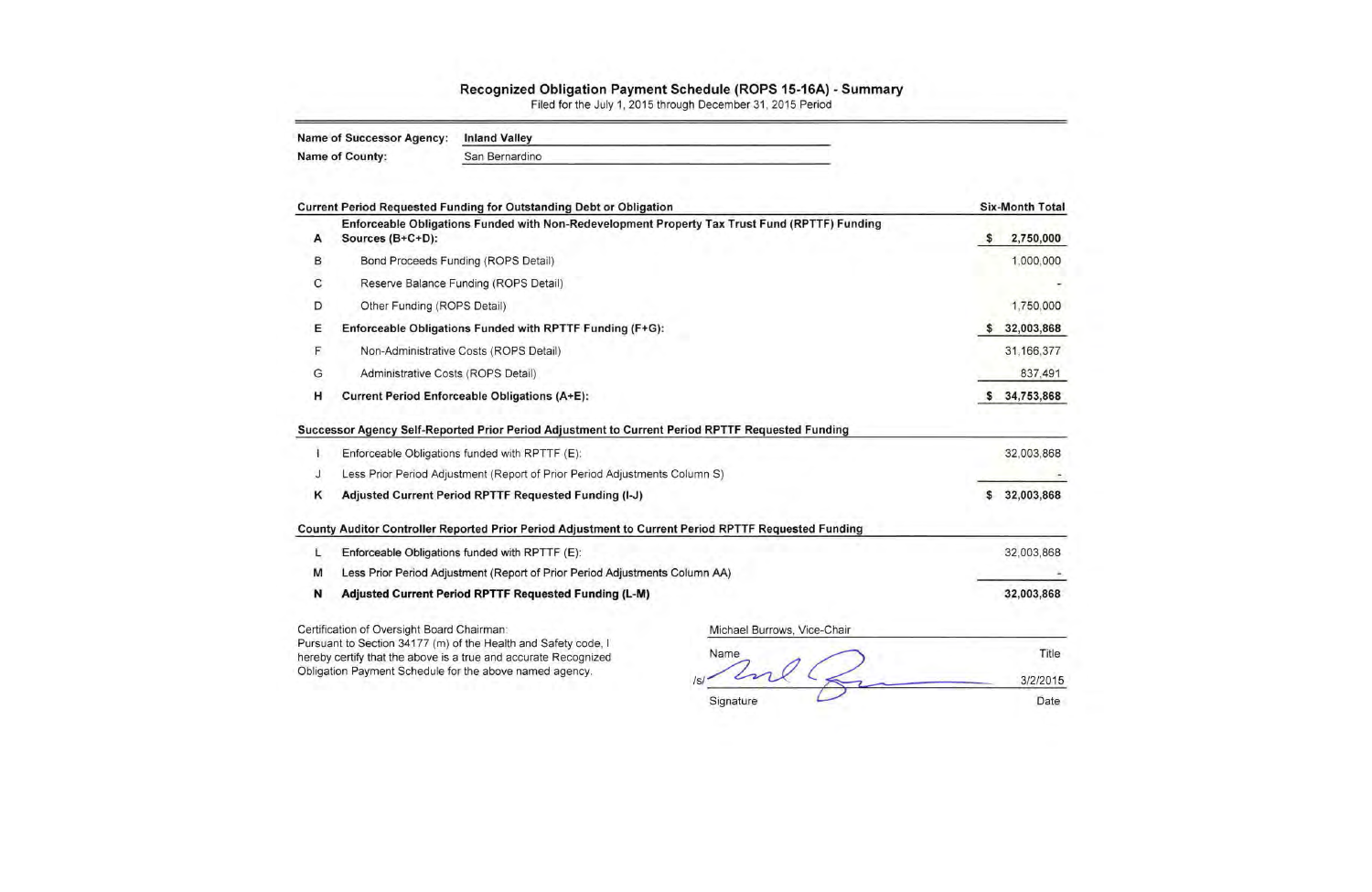|        |                                                                          |                                                |                        |                         |                                                                                              | Recognized Obligation Payment Schedule (ROPS 15-16A) - ROPS Detail<br>July 1, 2015 through December 31, 2015<br>(Report Amounts in Whole Dollars) |                     |                           |              |                            |                                           |                       |              |              |                    |                         |
|--------|--------------------------------------------------------------------------|------------------------------------------------|------------------------|-------------------------|----------------------------------------------------------------------------------------------|---------------------------------------------------------------------------------------------------------------------------------------------------|---------------------|---------------------------|--------------|----------------------------|-------------------------------------------|-----------------------|--------------|--------------|--------------------|-------------------------|
|        |                                                                          |                                                |                        |                         |                                                                                              |                                                                                                                                                   |                     |                           |              |                            |                                           |                       |              |              |                    |                         |
| A      | B                                                                        | C                                              | D                      | E                       |                                                                                              | G                                                                                                                                                 | H                   |                           | IJ           | K                          |                                           | м                     | N            | $\mathbf{o}$ |                    | Þ                       |
|        |                                                                          |                                                |                        |                         |                                                                                              |                                                                                                                                                   |                     |                           |              |                            |                                           | <b>Funding Source</b> |              |              |                    |                         |
|        |                                                                          |                                                |                        |                         |                                                                                              |                                                                                                                                                   |                     |                           |              |                            | Non-Redevelopment Property Tax Trust Fund |                       |              |              |                    |                         |
|        |                                                                          |                                                | Contract/Agreement     | Contract/Agreement      |                                                                                              |                                                                                                                                                   |                     | <b>Total Outstanding</b>  |              |                            | (Non-RPTTF)                               |                       | <b>RPTTF</b> |              |                    |                         |
| Item # | Project Name / Debt Obligation                                           | <b>Obligation Type</b>                         | <b>Execution Date</b>  | <b>Termination Date</b> | Payee                                                                                        | <b>Description/Project Scope</b>                                                                                                                  | <b>Project Area</b> | Debt or Obligation        | Retired      | <b>Bond Proceeds</b>       | Reserve Balance                           | <b>Other Funds</b>    | Non-Admin    | Admin        |                    | Six-Month Total         |
|        | 13 Airport Operations                                                    | Miscellaneous                                  | 4/28/1992              | 6/30/2025               | SBIAA/ SB Airport Inc.                                                                       | <b>Airport Operations</b>                                                                                                                         | <b>IVDA</b>         | 960,074,049<br>24,750,000 | N            | $\mathcal{S}$<br>1,000,000 |                                           | $1,750,000$ \ \$      | 2,750,000    | 837,491      | -\$                | 34,753,868<br>2,750,000 |
|        | 19 Transition Cost Obligations                                           | Unfunded Liabilities                           | 6/1/2012               | 2/1/2018                | County of SB, LBBS,<br>SBCERA (retirement pay<br>offs)                                       | <b>Transition Cost Obligations</b>                                                                                                                | <b>IVDA</b>         | 4,806,588                 | N            |                            |                                           |                       | 801,098      |              | $\mathfrak{L}$     | 801,098                 |
|        | 21 Reserve Requirement for Debt<br>Service Payments - CMB Loans          | <b>Reserves</b>                                | 10/1/2007              | 12/31/2017              | <b>CMB</b>                                                                                   | CMB Investment Group A, B, I through IVDA                                                                                                         |                     |                           | Y.           |                            |                                           |                       |              |              | \$                 |                         |
|        | 22 Reserve Requirement for Grants                                        | <b>Reserves</b>                                | 10/8/2011              | 4/1/2048                | Cordoba, Ludwig, TDA, San Form B<br>Manuel. Vanir. Pace                                      | EDA Approved Contractors: Various EDA Projects - as listed on                                                                                     | <b>IVDA</b>         |                           | N            |                            |                                           |                       |              |              | - \$               |                         |
|        | 23 Reserve Requirement for SBVMWD Reserves<br><b>Reimbursement Agree</b> |                                                | 7/13/2011              | 10/1/2015               |                                                                                              | SB Valley Municipal Water   TI Revenue Overpayments FY<br>2008/09 & 2009/10                                                                       | <b>IVDA</b>         |                           | Y            |                            |                                           |                       |              |              | \$                 |                         |
|        | 24 Reserve Requirement for Stater<br><b>Bros. Reimbursement Agree</b>    | <b>Reserves</b>                                | 4/8/2011               | 4/8/2015                | <b>Stater Bros. Markets</b>                                                                  | Tenant Improvements - Building 747                                                                                                                | <b>IVDA</b>         |                           | $\mathsf{Y}$ |                            |                                           |                       |              |              | \$                 |                         |
|        | 31 Goods Movements - 3rd & 5th<br><b>Streets</b>                         | Improvement/Infrastr 11/12/2008<br>ucture      |                        | 11/12/2015              | <b>Contractors per Bond and</b><br><b>CMB Requirements: City of</b><br>Highland, SanBAG, HDR | Goods Movements - 3rd & 5th Streets                                                                                                               | <b>IVDA</b>         |                           | N            |                            |                                           |                       |              |              | \$                 |                         |
|        | 34 EDA Grant 07-49-06572                                                 | Improvement/Infrastr 9/21/2010<br>ucture       |                        | 10/13/2015              | EDA Approved Contractors: DFAS Building Rehab<br>Vanir                                       |                                                                                                                                                   | <b>IVDA</b>         | 2,924,340                 | N            |                            |                                           | 750,000               |              |              | \$                 | 750,000                 |
|        | 35 EDA Grant 07-49-06454; 07-49-<br>0653                                 | Improvement/Infrastr 10/15/2009<br>ucture      |                        | 10/15/2014              |                                                                                              | EDA Approved Contractors   Taxiway & Ramp Improvements (H.<br>763 Improvements)                                                                   | <b>IVDA</b>         | 3,269,126                 | N            |                            |                                           | 1,000,000             |              |              | \$                 | 1,000,000               |
|        | 37 Airport Sheriff's Hangar                                              | Improvement/Infrastr 6/1/2010<br>ucture        |                        | 12/31/2015              | Contractors per Bond and<br><b>CMB Requirements</b>                                          | <b>Airport Sheriff's Hangar</b>                                                                                                                   | <b>IVDA</b>         |                           | N            |                            |                                           |                       |              |              | $\mathfrak{L}$     |                         |
|        | 42 Salaries                                                              | <b>Admin Costs</b>                             | 4/28/2012              | 4/1/2048                | <b>IVDA/SBIAA</b>                                                                            | <b>Salaries</b>                                                                                                                                   | <b>IVDA</b>         | 837,491                   | N            |                            |                                           |                       |              | 837,491      | - \$               | 837,491                 |
|        | 44 Reso# 2010-06                                                         | Improvement/Infrastr<br>ucture                 | 9/23/2009              | 4/1/2048                | <b>SBIAA</b>                                                                                 | Airline Revenue Enhancements                                                                                                                      | <b>IVDA</b>         | 10,000,000                | N            |                            |                                           |                       | 1,500,000    |              | \$                 | 1,500,000               |
|        | 45 Reso# 2011-01                                                         | Remediation                                    | 1/19/2011              | 4/1/2048                | <b>SBIAA</b>                                                                                 | Infrastructure/Operations                                                                                                                         | <b>IVDA</b>         | 400,000,000               | N            |                            |                                           |                       | 3,250,000    |              |                    | 3,250,000               |
|        | 46 I-10/Tippecanoe Avenue                                                | Improvement/Infrastr                           | 8/25/2010              | 6/28/2014               | <b>SANBAG</b>                                                                                | I-10/ Tippecanoe Avenue                                                                                                                           | <b>IVDA</b>         | 4,278,000                 | N            | 500,000                    |                                           |                       |              |              |                    | 500,000                 |
|        | Improvements<br>47 Goods Movement - 3rd and 5th<br><b>Streets</b>        | ucture<br>Improvement/Infrastr<br>ucture       | 11/12/2008             | 11/12/2015              | City of Highland                                                                             | Improvements<br>3rd & 5th Street Improvements                                                                                                     | <b>IVDA</b>         | 8,600,000                 | N            | 500,000                    |                                           |                       |              |              | \$                 | 500,000                 |
|        | 50 Airport Sheriff's Hangar                                              | Improvement/Infrastr 6/1/2010<br>ucture        |                        | 12/31/2015              | Contractors per Bond and<br><b>CMB Requirements</b>                                          | Airport Sheriff's Hangar                                                                                                                          | <b>IVDA</b>         |                           | N            |                            |                                           |                       |              |              | \$                 |                         |
|        | 52 IVDA Joint Powers Authority (JPA)<br><b>Obligations</b>               | Miscellaneous                                  | 1/24/1990              | 1/24/2099               | <b>IVDA JPA</b>                                                                              | <b>Base Reuse Joint Powers Authority</b><br><b>Obligations</b>                                                                                    | <b>IVDA</b>         |                           | N            |                            |                                           |                       |              |              |                    |                         |
|        | 53 Reimbursement - 7/12/12 True-up<br>Payment                            | <b>Miscellaneous</b>                           | 11/1/2013              | 6/30/2015               | <b>IVDA</b>                                                                                  | Reimbursement of 7/12/12 True-Up<br>Payment                                                                                                       | <b>IVDA</b>         |                           | N            |                            |                                           |                       |              |              | \$                 |                         |
|        | 56 2014 Tax Allocation Refunding<br>Bonds Series A & B                   | <b>Bonds Issued After</b><br>12/31/10          | 5/15/2014              | 6/30/2045               | Bondholders/US Bank                                                                          | <b>Bonded Indebtedness</b>                                                                                                                        | <b>IVDA</b>         | 483,196,511               | N            |                            |                                           |                       | 6,031,580    |              | \$                 | 6,031,580               |
|        | 57 2014 Tax Allocation Refunding<br><b>Bonds Refinancing Costs</b>       | <b>Bonds Issued After</b><br>12/31/10          | 5/15/2014              | 6/30/2045               | Barclays, Orrick, Standard<br>& Poor's, Kutak Rock                                           | Cost of Refinancing 2014 Tax<br>Allocation Refunding Bonds Series B                                                                               | <b>IVDA</b>         | 250,000                   | N            |                            |                                           |                       | 35,000       |              | \$                 | 35,000                  |
|        | 58 Perris Campus Plaza, LLC                                              | OPA/DDA/Constructi 6/4/2007                    |                        | 6/30/2030               | Perris Campus                                                                                | City of SB (SA for SBRDA), Tax Increment Reimbursement                                                                                            | <b>IVDA</b>         | 178,294                   | N            |                            |                                           |                       | 40,000       |              | \$                 | 40,000                  |
|        | 59 Base Reuse Joint Powers Authority<br><b>Obligations</b>               | <b>Miscellaneous</b>                           | 1/24/1990              | 1/24/2099               | <b>LRA</b> - Joint Powers<br><b>Authority</b>                                                | <b>Base Reuse Joint Powers Authority</b><br><b>Obligations</b>                                                                                    |                     |                           | N            |                            |                                           |                       |              |              | \$                 |                         |
|        | 60 Legal                                                                 | Fees                                           | 6/8/2011               | 6/30/2045               | Kutak, LBBS                                                                                  | Legal Service (Bond Compliance &<br>Litigation)                                                                                                   |                     |                           | N            |                            |                                           |                       |              |              | \$                 |                         |
|        | 61 3rd Street Rehabilitation<br>62 E-Parcel Reconfiguration              | <b>Miscellaneous</b><br>Miscellaneous          | 1/19/2011<br>1/19/2011 | 4/1/2048<br>4/1/2048    | <b>IVDA</b><br><b>IVDA</b>                                                                   | 3rd & 5th Street Improvements<br><b>Property Maintenance</b>                                                                                      |                     |                           | N<br>N       |                            |                                           |                       |              |              | -\$<br>\$          |                         |
|        | 63 City Creek By-Pass Repair                                             | <b>Miscellaneous</b>                           | 1/19/2011              | 4/1/2048                | <b>IVDA</b>                                                                                  | <b>City Creek By-Pass</b>                                                                                                                         |                     |                           | N            |                            |                                           |                       |              |              | $\mathbf{\hat{s}}$ |                         |
|        | 64 Central Ave Storm Drain                                               | <b>Miscellaneous</b>                           | 1/19/2011              | 4/1/2048                | <b>IVDA</b>                                                                                  | <b>Central Avenue</b>                                                                                                                             |                     |                           | N            |                            |                                           |                       |              |              | $\mathfrak{S}$     |                         |
|        | 65 Flood Repairs                                                         | Remediation                                    | 1/19/2011              | 4/1/2048                | <b>IVDA/SBIAA</b>                                                                            | <b>Property Maintenance</b>                                                                                                                       |                     |                           | N            |                            |                                           |                       |              |              | - \$               |                         |
|        | 66 Sterling Avenue Box Culvert<br>67 Airport Layout Plan Update          | Remediation<br><b>Miscellaneous</b>            | 1/19/2011<br>1/19/2011 | 4/1/2048<br>4/1/2048    | <b>IVDA/SBIAA</b><br><b>IVDA</b>                                                             | <b>Sterling Avenue Improvements</b><br><b>Airport Layout Plan</b>                                                                                 |                     |                           | N<br>N       |                            |                                           |                       |              |              | $$^{\circ}$<br>\$  |                         |
|        | 68 3rd and 5th Street Phase I - Victoria                                 | Miscellaneous                                  | 6/7/2006               | 6/30/2026               | <b>IVDA</b>                                                                                  | Infrastructure                                                                                                                                    |                     |                           | N            |                            |                                           |                       |              |              | $$^{\circ}$        |                         |
|        | Corridor Rehabilitation                                                  |                                                |                        |                         |                                                                                              |                                                                                                                                                   |                     |                           |              |                            |                                           |                       |              |              |                    |                         |
|        | 69 School District Pass Through<br>Analysis                              | <b>Refunding Bonds</b><br>Issued After 6/27/12 | 12/14/1990             | 12/31/2045              | RSG, LBBS                                                                                    | Review of School District Pass<br><b>Through Calculation</b>                                                                                      | <b>IVDA</b>         | 150,000                   | N            |                            |                                           |                       | 25,000       |              | \$                 | 25,000                  |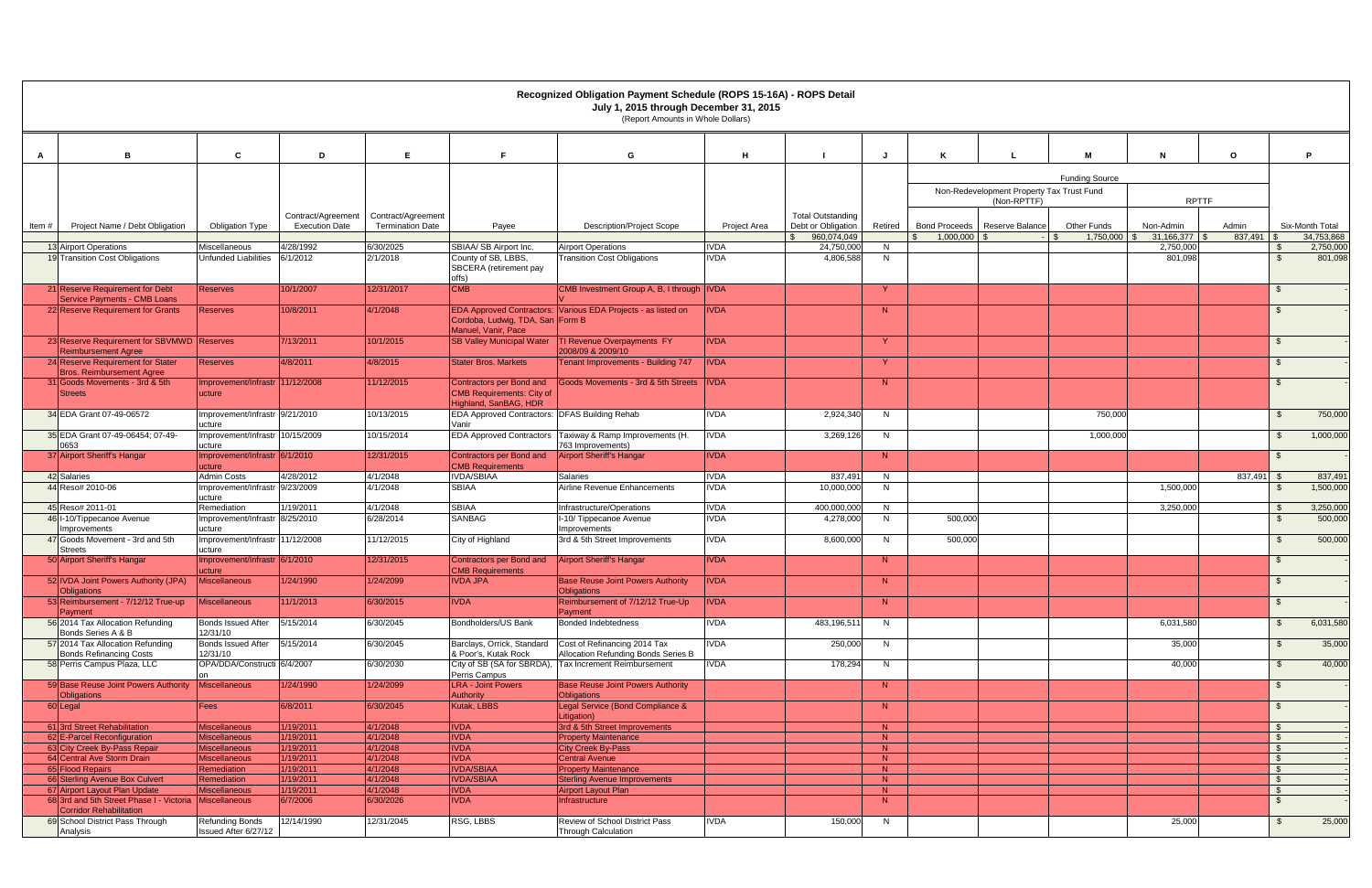|            |                                                       |                                             |                                             |                                               |                       | Recognized Obligation Payment Schedule (ROPS 15-16A) - ROPS Detail<br>July 1, 2015 through December 31, 2015<br>(Report Amounts in Whole Dollars)                                                           |              |                                                |         |   |                                           |                       |              |              |                                          |                 |
|------------|-------------------------------------------------------|---------------------------------------------|---------------------------------------------|-----------------------------------------------|-----------------------|-------------------------------------------------------------------------------------------------------------------------------------------------------------------------------------------------------------|--------------|------------------------------------------------|---------|---|-------------------------------------------|-----------------------|--------------|--------------|------------------------------------------|-----------------|
|            |                                                       |                                             |                                             |                                               |                       |                                                                                                                                                                                                             |              |                                                |         |   |                                           |                       |              |              |                                          |                 |
| A          | В                                                     | $\mathbf{c}$                                | D                                           | E                                             | F.                    | G                                                                                                                                                                                                           | H            |                                                | J       | K |                                           | M                     | N            | $\mathbf{o}$ |                                          | P.              |
|            |                                                       |                                             |                                             |                                               |                       |                                                                                                                                                                                                             |              |                                                |         |   | Non-Redevelopment Property Tax Trust Fund | <b>Funding Source</b> |              |              |                                          |                 |
|            |                                                       |                                             |                                             |                                               |                       |                                                                                                                                                                                                             |              |                                                |         |   | (Non-RPTTF)                               |                       | <b>RPTTF</b> |              |                                          |                 |
| Item#      | Project Name / Debt Obligation                        | <b>Obligation Type</b>                      | Contract/Agreement<br><b>Execution Date</b> | Contract/Agreement<br><b>Termination Date</b> | Payee                 | <b>Description/Project Scope</b>                                                                                                                                                                            | Project Area | <b>Total Outstanding</b><br>Debt or Obligation | Retired |   | Bond Proceeds   Reserve Balance           | Other Funds           | Non-Admin    | Admin        |                                          | Six-Month Total |
|            | 70 Reserve Requirement for Debt                       | <b>Refunding Bonds</b>                      | 5/15/2014                                   | 6/30/2045                                     | Bond holders/U.S.Bank | <b>Bonded Indebtedness</b>                                                                                                                                                                                  |              |                                                | N       |   |                                           |                       |              |              |                                          |                 |
|            | Service Payment - 2014 Bonds<br>71 Litigation Reserve | Issued After 6/27/12<br>Litigation          | 9/1/2010                                    | 10/1/2016                                     | <b>IVDA</b>           | Litigation Reserve [Case No. EDCV 14- IVDA<br>00138 GAF (SPx), US Federal District<br>Court for the Central District of CA,<br>Appeal to the 9th Circuit of Appeals -<br>Case No. 14-56146, EVWD v. IVDA et |              | 150,000                                        | N       |   |                                           |                       | 50,000       |              | - S                                      | 50,000          |
|            | 72 Reimbursement - True-up Payment   Miscellaneous    |                                             | 11/1/2013                                   | 7/1/2015                                      | <b>IVDA</b>           | Reimbursement of 7/12/12 True-up<br>Payment                                                                                                                                                                 | <b>IVDA</b>  | 797,250                                        | N.      |   |                                           |                       | 797,250      |              | $\mathbb{S}$                             | 797,250         |
|            | 73 Property Appraisal - Vacant Land                   | Professional<br>Services                    | 7/1/2015                                    | 12/31/2015                                    | <b>IVDA</b>           | Appraisal Services - Property<br>Management Plan                                                                                                                                                            | <b>IVDA</b>  | 35,000                                         | N       |   |                                           |                       | 35,000       |              | \$                                       | 35,000          |
|            | 74 Engineering Services - Vacant Land Professional    | Services                                    | 7/1/2015                                    | 12/31/2015                                    | <b>IVDA</b>           | Preparation of Legals and Plats -<br>Property Management Plan                                                                                                                                               | <b>IVDA</b>  | 20,000                                         | N       |   |                                           |                       | 20,000       |              | \$                                       | 20,000          |
|            | 75 Title Reports - Vacant Land                        | Professional<br>Services                    | 7/1/2015                                    | 12/31/2015                                    | <b>IVDA</b>           | Title Reports - Property Management<br>Plan                                                                                                                                                                 | <b>IVDA</b>  | 7,500                                          | N.      |   |                                           |                       | 7,500        |              | - S                                      | 7,500           |
|            | 76 Reimbursement - Interagency<br>Agreement           | Miscellaneous                               | 1/24/1990                                   | 1/24/2099                                     | <b>IVDA</b>           | Reimbursement of Interagency<br>Agreement Funds (1/3/15)                                                                                                                                                    | <b>IVDA</b>  | 3,903,698                                      | N       |   |                                           |                       | 3,903,698    |              | $\mathfrak s$                            | 3,903,698       |
|            | 77 Reimbursement - Cooperative<br>Agreement           | Miscellaneous                               | 7/11/1990                                   | 7/11/2099                                     | <b>IVDA</b>           | Reimbursement - Cooperative<br>Agreement with SBVMWD                                                                                                                                                        | <b>IVDA</b>  | 1,701,515                                      | N.      |   |                                           |                       | 1,701,515    |              | $\mathbb{S}$                             | 1,701,515       |
|            | 78 Interagency Agreement                              | Miscellaneous                               | 1/24/1990                                   | 1/24/2099                                     | <b>IVDA</b>           | Interagency Agreement (7/1/15)                                                                                                                                                                              | <b>IVDA</b>  | 4,119,474                                      | N       |   |                                           |                       | 4,119,474    |              | - \$                                     | 4,119,474       |
|            | 79 Cooperative Agreement                              | Miscellaneous                               | 7/11/1990                                   | 7/11/2099                                     | <b>IVDA</b>           | Cooperative Agreement with SBVMWD IVDA                                                                                                                                                                      |              | 2,165,564                                      | N       |   |                                           |                       | 2,165,564    |              | $\mathfrak{S}$                           | 2,165,564       |
|            | 80 Audit - Fixed Assets                               | Professional<br>Services                    | 7/1/2015                                    | 12/31/2015                                    | <b>IVDA</b>           | Audit of Fixed Assets - Property<br>Management Plan                                                                                                                                                         | <b>IVDA</b>  | 30,000                                         | N       |   |                                           |                       | 30,000       |              | \$                                       | 30,000          |
|            | 81 Settlement Agreement                               | <b>Bonds</b><br>Reimbursement<br>Agreements | 2/27/2014                                   | 3/1/2044                                      | <b>IVDA</b>           | Reimbursement of Pledged Revenues                                                                                                                                                                           | <b>IVDA</b>  | 3,903,698                                      | N       |   |                                           |                       | 3,903,698    |              | - S                                      | 3,903,698       |
| 82<br>83   |                                                       |                                             |                                             |                                               |                       |                                                                                                                                                                                                             |              |                                                | N       |   |                                           |                       |              |              | $\mathbf{\$}$<br>$\sqrt{3}$              |                 |
| 84         |                                                       |                                             |                                             |                                               |                       |                                                                                                                                                                                                             |              |                                                | N       |   |                                           |                       |              |              | $\mathsf{\$}$                            |                 |
| 85<br>86   |                                                       |                                             |                                             |                                               |                       |                                                                                                                                                                                                             |              |                                                | N<br>N  |   |                                           |                       |              |              | $\mathbf{\hat{S}}$<br>$\mathbf{\hat{S}}$ |                 |
| 87         |                                                       |                                             |                                             |                                               |                       |                                                                                                                                                                                                             |              |                                                | N       |   |                                           |                       |              |              | $\hat{\mathbf{r}}$                       |                 |
| 88<br>89   |                                                       |                                             |                                             |                                               |                       |                                                                                                                                                                                                             |              |                                                | N<br>N  |   |                                           |                       |              |              | $^{\circ}$<br>$\sqrt{3}$                 |                 |
| 90         |                                                       |                                             |                                             |                                               |                       |                                                                                                                                                                                                             |              |                                                | N       |   |                                           |                       |              |              | $\sqrt{3}$                               |                 |
| 91<br>92   |                                                       |                                             |                                             |                                               |                       |                                                                                                                                                                                                             |              |                                                | N<br>N. |   |                                           |                       |              |              | $\mathbf{\hat{S}}$<br>$^{\circ}$         |                 |
| 93         |                                                       |                                             |                                             |                                               |                       |                                                                                                                                                                                                             |              |                                                | N       |   |                                           |                       |              |              | $\mathbf{\hat{S}}$                       |                 |
| 94         |                                                       |                                             |                                             |                                               |                       |                                                                                                                                                                                                             |              |                                                | N       |   |                                           |                       |              |              | $^{\circ}$                               |                 |
| 95<br>96   |                                                       |                                             |                                             |                                               |                       |                                                                                                                                                                                                             |              |                                                | N<br>N  |   |                                           |                       |              |              | - \$<br>$^{\circ}$                       |                 |
| 97         |                                                       |                                             |                                             |                                               |                       |                                                                                                                                                                                                             |              |                                                | N       |   |                                           |                       |              |              | $\sqrt{3}$                               |                 |
| 98<br>99   |                                                       |                                             |                                             |                                               |                       |                                                                                                                                                                                                             |              |                                                | N<br>N  |   |                                           |                       |              |              | $\sqrt{3}$<br>- \$                       |                 |
| 100        |                                                       |                                             |                                             |                                               |                       |                                                                                                                                                                                                             |              |                                                | N       |   |                                           |                       |              |              | $^{\circ}$                               |                 |
| 101<br>102 |                                                       |                                             |                                             |                                               |                       |                                                                                                                                                                                                             |              |                                                | N<br>N  |   |                                           |                       |              |              | $^{\circ}$<br>$^{\circ}$                 |                 |
| 103        |                                                       |                                             |                                             |                                               |                       |                                                                                                                                                                                                             |              |                                                | N       |   |                                           |                       |              |              | - \$                                     |                 |
| 104<br>105 |                                                       |                                             |                                             |                                               |                       |                                                                                                                                                                                                             |              |                                                | N<br>N  |   |                                           |                       |              |              | $^{\circ}$<br>$\mathbf{\hat{S}}$         |                 |
| 106        |                                                       |                                             |                                             |                                               |                       |                                                                                                                                                                                                             |              |                                                | N.      |   |                                           |                       |              |              | $\sqrt{3}$                               |                 |
| 107        |                                                       |                                             |                                             |                                               |                       |                                                                                                                                                                                                             |              |                                                | N       |   |                                           |                       |              |              | $\mathbf{\hat{S}}$                       |                 |
| 108<br>109 |                                                       |                                             |                                             |                                               |                       |                                                                                                                                                                                                             |              |                                                | N<br>N  |   |                                           |                       |              |              | \$<br>$\mathbf{\hat{S}}$                 |                 |
| 110        |                                                       |                                             |                                             |                                               |                       |                                                                                                                                                                                                             |              |                                                | N       |   |                                           |                       |              |              | $\mathbf{\hat{S}}$                       |                 |
| 111        |                                                       |                                             |                                             |                                               |                       |                                                                                                                                                                                                             |              |                                                | N       |   |                                           |                       |              |              | <b>S</b>                                 |                 |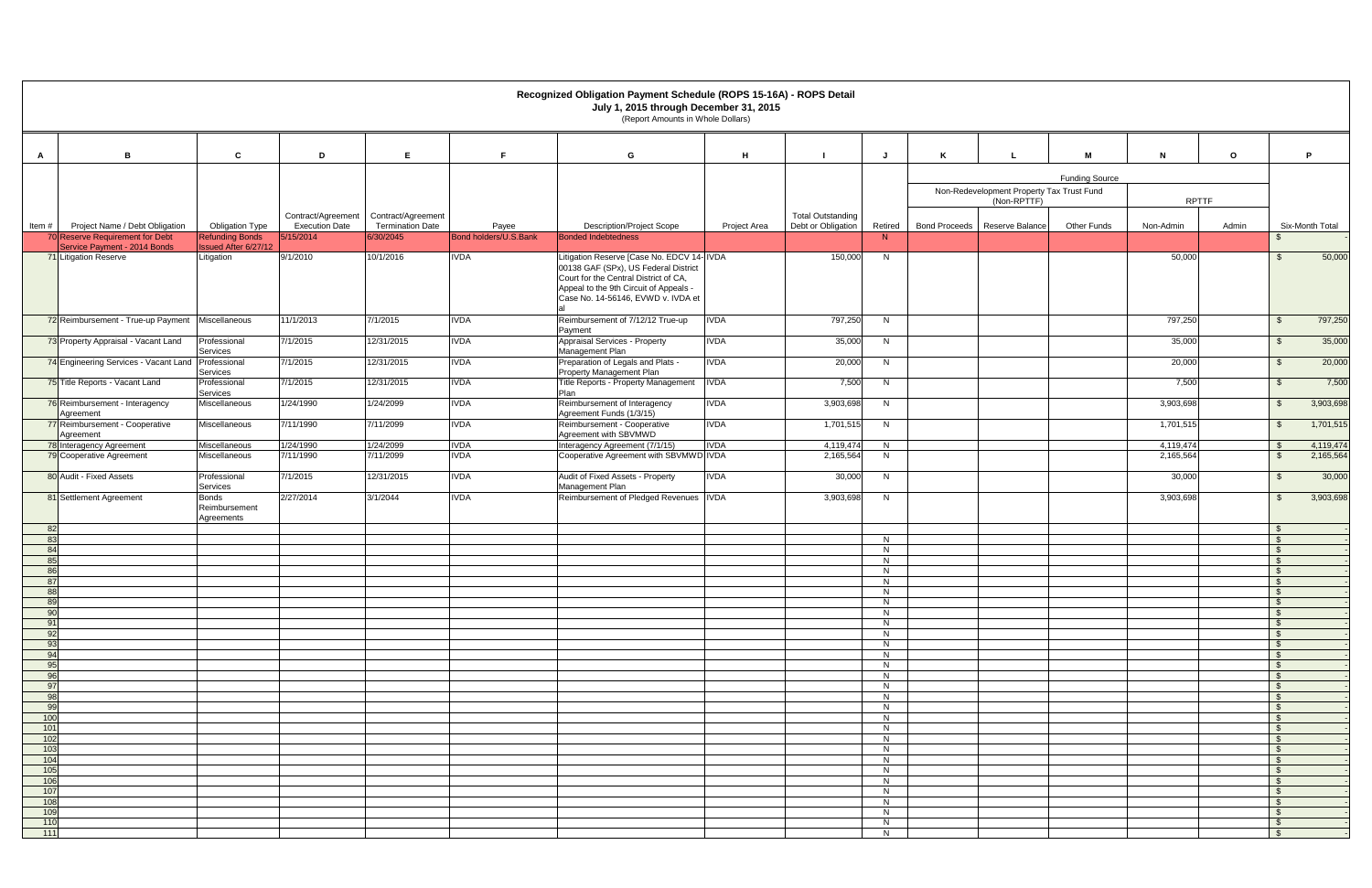## **Recognized Obligation Payment Schedule (ROPS 15-16A) - Report of Cash Balances**

|              | Pursuant to Health and Safety Code section 34177 (I), Redevelopment Property Tax Trust Fund (RPTTF) may be listed as a source of payment on the ROPS, but only to the extent no other funding source is available or |                              |                            |                           |                                      |                                 |                  |                 |
|--------------|----------------------------------------------------------------------------------------------------------------------------------------------------------------------------------------------------------------------|------------------------------|----------------------------|---------------------------|--------------------------------------|---------------------------------|------------------|-----------------|
|              | when payment from property tax revenues is required by an enforceable obligation. For tips on how to complete the Report of Cash Balances Form, see https://rad.dof.ca.gov/rad-                                      |                              |                            |                           |                                      |                                 |                  |                 |
|              | sa/pdf/Cash Balance Agency Tips Sheet.pdf.                                                                                                                                                                           |                              |                            |                           |                                      |                                 |                  |                 |
| $\mathsf{A}$ | В                                                                                                                                                                                                                    | C                            | D                          | E                         | F                                    | G                               | H                |                 |
|              |                                                                                                                                                                                                                      |                              |                            | <b>Fund Sources</b>       |                                      |                                 |                  |                 |
|              |                                                                                                                                                                                                                      |                              | <b>Bond Proceeds</b>       |                           | <b>Reserve Balance</b>               | Other                           | <b>RPTTF</b>     |                 |
|              |                                                                                                                                                                                                                      |                              |                            | Prior ROPS                | Prior ROPS                           |                                 |                  |                 |
|              |                                                                                                                                                                                                                      |                              |                            | period balances           | <b>RPTTF</b>                         |                                 |                  |                 |
|              |                                                                                                                                                                                                                      | Bonds Issued on<br>or before | Bonds Issued on or         | and DDR RPTTF<br>balances | distributed as<br>reserve for future | Rent,<br>Grants,                | Non-Admin<br>and |                 |
|              | <b>Cash Balance Information by ROPS Period</b>                                                                                                                                                                       | 12/31/10                     | after 01/01/11             | retained                  | period(s)                            | Interest, Etc.                  | Admin            | <b>Comments</b> |
|              |                                                                                                                                                                                                                      |                              |                            |                           |                                      |                                 |                  |                 |
|              | ROPS 14-15A Actuals (07/01/14 - 12/31/14)<br>Beginning Available Cash Balance (Actual 07/01/14)                                                                                                                      |                              |                            |                           |                                      |                                 |                  |                 |
|              |                                                                                                                                                                                                                      |                              | 41,967,666                 | 2,661,486                 |                                      |                                 |                  |                 |
|              | 2 Revenue/Income (Actual 12/31/14)                                                                                                                                                                                   |                              |                            |                           |                                      |                                 |                  |                 |
|              | RPTTF amounts should tie to the ROPS 14-15A distribution from the                                                                                                                                                    |                              |                            |                           |                                      |                                 |                  |                 |
|              | County Auditor-Controller during June 2014                                                                                                                                                                           |                              |                            |                           |                                      |                                 | 15,392,408       |                 |
|              | 3 Expenditures for ROPS 14-15A Enforceable Obligations (Actual                                                                                                                                                       |                              |                            |                           |                                      |                                 |                  |                 |
|              | 12/31/14)<br>RPTTF amounts, H3 plus H4 should equal total reported actual                                                                                                                                            |                              |                            |                           |                                      |                                 |                  |                 |
|              | expenditures in the Report of PPA, Columns L and Q                                                                                                                                                                   |                              |                            |                           |                                      |                                 |                  |                 |
|              | Retention of Available Cash Balance (Actual 12/31/14)                                                                                                                                                                |                              | 16,556,234                 | 2,661,486                 |                                      |                                 | 15,392,408       |                 |
|              | RPTTF amount retained should only include the amounts distributed as                                                                                                                                                 |                              |                            |                           |                                      |                                 |                  |                 |
|              | reserve for future period(s)                                                                                                                                                                                         |                              |                            |                           |                                      |                                 |                  |                 |
| 5            | <b>ROPS 14-15A RPTTF Prior Period Adjustment</b>                                                                                                                                                                     |                              |                            |                           |                                      |                                 |                  |                 |
|              | RPTTF amount should tie to the self-reported ROPS 14-15A PPA in the                                                                                                                                                  |                              |                            | No entry required         |                                      |                                 |                  |                 |
|              | Report of PPA, Column S                                                                                                                                                                                              |                              |                            |                           |                                      |                                 |                  |                 |
|              | 6   Ending Actual Available Cash Balance                                                                                                                                                                             |                              |                            |                           |                                      |                                 |                  |                 |
|              | C to G = $(1 + 2 - 3 - 4)$ , H = $(1 + 2 - 3 - 4 - 5)$                                                                                                                                                               |                              | $25,411,432$ \$<br>$-1$ \$ |                           | - 56                                 | -S                              | $\sqrt{3}$       |                 |
|              | ROPS 14-15B Estimate (01/01/15 - 06/30/15)                                                                                                                                                                           |                              |                            |                           |                                      |                                 |                  |                 |
|              | Beginning Available Cash Balance (Actual 01/01/15)                                                                                                                                                                   |                              |                            |                           |                                      |                                 |                  |                 |
|              | $(C, D, E, G = 4 + 6, F = H4 + F4 + F6, and H = 5 + 6)$                                                                                                                                                              |                              | $-1$ \$                    |                           |                                      |                                 |                  |                 |
|              | 8  Revenue/Income (Estimate 06/30/15)                                                                                                                                                                                |                              |                            |                           | - \$                                 | $\boldsymbol{\hat{\mathsf{s}}}$ | <b>S</b>         |                 |
|              | RPTTF amounts should tie to the ROPS 14-15B distribution from the                                                                                                                                                    |                              |                            |                           |                                      |                                 |                  |                 |
|              | County Auditor-Controller during January 2015                                                                                                                                                                        |                              | 6,359                      |                           |                                      |                                 | 7,502,132        |                 |
|              | 9 Expenditures for ROPS 14-15B Enforceable Obligations (Estimate                                                                                                                                                     |                              |                            |                           |                                      |                                 |                  |                 |
|              | 06/30/15)                                                                                                                                                                                                            |                              | 430,098                    |                           |                                      |                                 | 7,502,132        |                 |
|              | 10 Retention of Available Cash Balance (Estimate 06/30/15)<br>RPTTF amount retained should only include the amounts distributed as                                                                                   |                              |                            |                           |                                      |                                 |                  |                 |
|              | reserve for future period(s)                                                                                                                                                                                         |                              |                            |                           |                                      |                                 |                  |                 |
|              | 11 Ending Estimated Available Cash Balance (7 + 8 - 9 -10)                                                                                                                                                           |                              | $24,987,693$ \$<br>\$      |                           |                                      | -\$                             |                  |                 |
|              |                                                                                                                                                                                                                      |                              |                            |                           |                                      |                                 |                  |                 |

(Report Amounts in Whole Dollars)

|      | e extent no other funding source is available or<br>ca.gov/rad- |
|------|-----------------------------------------------------------------|
|      | I                                                               |
|      |                                                                 |
|      |                                                                 |
|      |                                                                 |
| ıin  |                                                                 |
|      | <b>Comments</b>                                                 |
|      |                                                                 |
|      |                                                                 |
| ,408 |                                                                 |
|      |                                                                 |
| ,408 |                                                                 |
|      |                                                                 |
|      |                                                                 |
|      |                                                                 |
|      |                                                                 |
|      |                                                                 |
|      |                                                                 |
|      |                                                                 |
|      |                                                                 |
| ,132 |                                                                 |
| ,132 |                                                                 |
|      |                                                                 |
|      |                                                                 |
|      |                                                                 |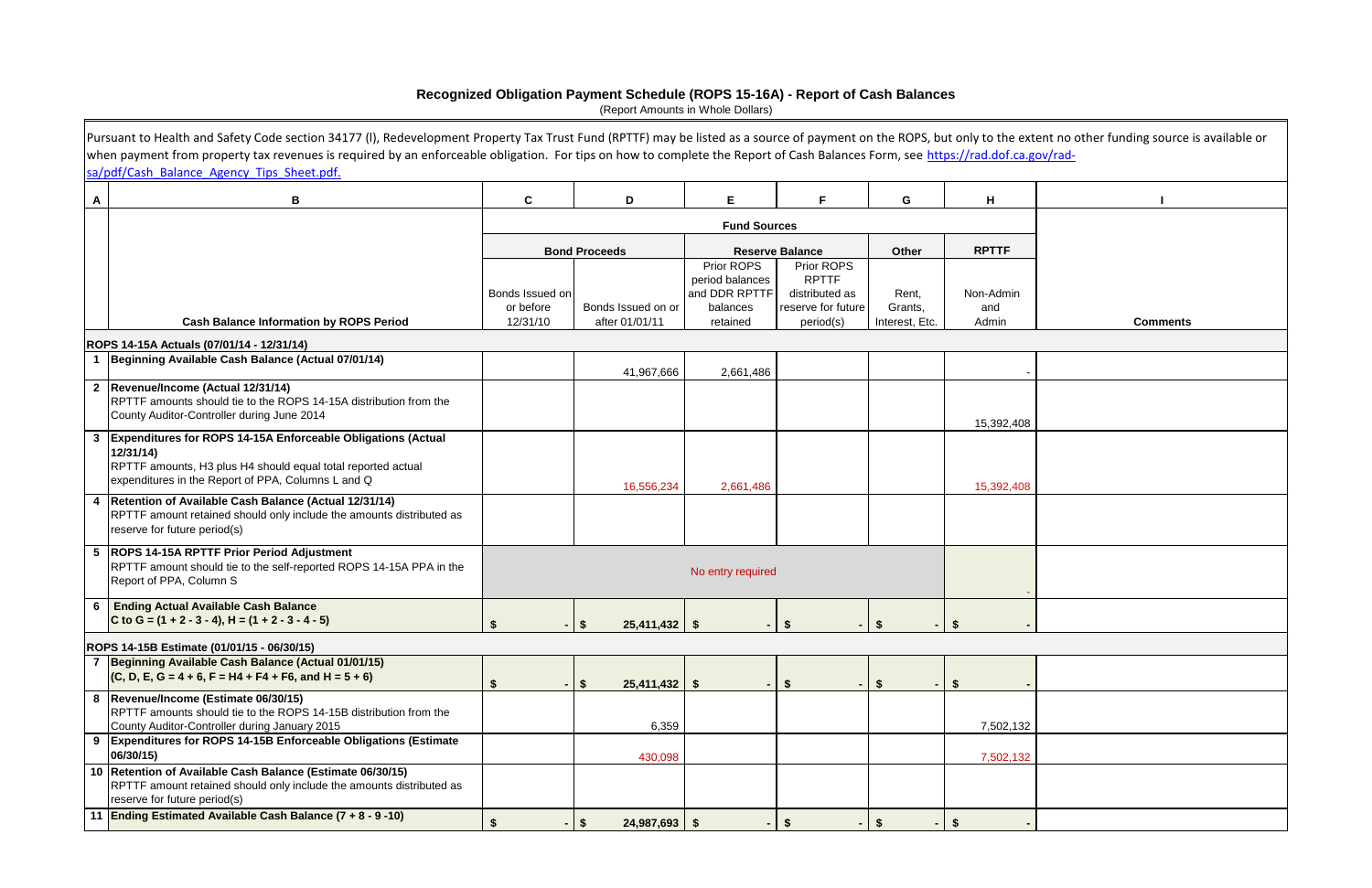|                                                                                                                                                                                                                                                                                                                                                                                                                                                                                                                                   |                          |                      |            |                                                         |            |                    |                          |                                                                                                                   |                                            |                                    |                                                                         |                           | Recognized Obligation Payment Schedule (ROPS 15-16A) - Report of Prior Period Adjustments<br>Reported for the ROPS 14-15A (July 1, 2014 through December 31, 2014) Period Pursuant to Health and Safety Code (HSC) section 34186 (a)<br>(Report Amounts in Whole Dollars) |                                                       |                   |                                                                                                           |                                                                                                       |                    |                                            |                      |                   |                                            |                  |                   |                                                                                                                                                                                                                                                                                                                                                                   |                |
|-----------------------------------------------------------------------------------------------------------------------------------------------------------------------------------------------------------------------------------------------------------------------------------------------------------------------------------------------------------------------------------------------------------------------------------------------------------------------------------------------------------------------------------|--------------------------|----------------------|------------|---------------------------------------------------------|------------|--------------------|--------------------------|-------------------------------------------------------------------------------------------------------------------|--------------------------------------------|------------------------------------|-------------------------------------------------------------------------|---------------------------|---------------------------------------------------------------------------------------------------------------------------------------------------------------------------------------------------------------------------------------------------------------------------|-------------------------------------------------------|-------------------|-----------------------------------------------------------------------------------------------------------|-------------------------------------------------------------------------------------------------------|--------------------|--------------------------------------------|----------------------|-------------------|--------------------------------------------|------------------|-------------------|-------------------------------------------------------------------------------------------------------------------------------------------------------------------------------------------------------------------------------------------------------------------------------------------------------------------------------------------------------------------|----------------|
| ROPS 14-15A Successor Agency (SA) Self-reported Prior Period Adjustments (PPA): Pursuant to HSC Section 34186 (a), SAs are required to report the differences between their actual available funding and their actual expendit<br>Redevelopment Property Tax Trust Fund (RPTTF) approved for the ROPS 15-16A (July through December 2015) period will be offset by the SA's self-reported ROPS 14-15A prior period adjustment. HSC Section 34186 (a) also specif<br>the county auditor-controller (CAC) and the State Controller. |                          |                      |            |                                                         |            |                    |                          |                                                                                                                   |                                            |                                    |                                                                         |                           |                                                                                                                                                                                                                                                                           |                                                       |                   |                                                                                                           |                                                                                                       |                    | as a lump sum.                             |                      |                   |                                            |                  |                   | ROPS 14-15A CAC PPA: To be completed by the CAC upon submittal of the ROPS 15-16A by the SA to Finance and<br>the CAC. Note that CACs will need to enter their own formulas at the line item level pursuant to the manner in which they<br>calculate the PPA. Also note that the Admin amounts do not need to be listed at the line item level and may be entered |                |
| $\mathsf{A}$<br>$\mathbf{B}$                                                                                                                                                                                                                                                                                                                                                                                                                                                                                                      | $\mathbf{c}$             | $\mathbf{D}$         | E          | F                                                       | G          | H                  |                          | $\mathbf{J}$                                                                                                      | K                                          |                                    | M                                                                       | N                         | $\Omega$                                                                                                                                                                                                                                                                  | P                                                     | $\mathbf Q$       | R                                                                                                         | S                                                                                                     | T                  | $\mathsf{U}$                               | $\mathbf{v}$         | W                 | $\mathbf{x}$                               | $\mathbf{Y}$     | $\mathbf{z}$      | AA                                                                                                                                                                                                                                                                                                                                                                | AB             |
|                                                                                                                                                                                                                                                                                                                                                                                                                                                                                                                                   |                          | <b>Bond Proceeds</b> |            | <b>Non-RPTTF Expenditures</b><br><b>Reserve Balance</b> |            | <b>Other Funds</b> |                          |                                                                                                                   | Non-Admin                                  |                                    |                                                                         | <b>RPTTF Expenditures</b> |                                                                                                                                                                                                                                                                           | Admin                                                 |                   |                                                                                                           | Net SA Non-Admin<br>and Admin PPA<br>(Amount Used to<br>Offset ROPS 15-16A<br><b>Requested RPTTF)</b> |                    |                                            | <b>Non-Admin CAC</b> |                   | <b>RPTTF Expenditures</b>                  | <b>Admin CAC</b> |                   | Net CAC Non-<br><b>Admin and Admin</b><br><b>PPA</b><br>(Amount Used to<br>Offset ROPS 15-16A<br><b>Requested RPTTF)</b>                                                                                                                                                                                                                                          |                |
| Project Name /<br>Item#<br><b>Debt Obligation</b>                                                                                                                                                                                                                                                                                                                                                                                                                                                                                 | Authorized<br>30,754,051 | Actual               | Authorized | Actual                                                  | Authorized | Actual             | Authorized<br>16,586,092 | Available<br><b>RPTTF</b><br>(ROPS 14-15A<br>distributed + all other<br>available as of<br>07/1/14)<br>14,939,544 | Net Lesser of<br>Authorized /<br>Available | Actual<br>14,878,543 \$ 14,939,544 | <b>Difference</b><br>(If K is less than L<br>the difference is<br>zero) | Authorized<br>\$ 452,886  | Available<br><b>RPTTF</b><br>(ROPS 14-15A<br>distributed + all other<br>available as of<br>07/1/14<br>452,886                                                                                                                                                             | Net Lesser of<br>Authorized /<br>Available<br>452,886 | Actual<br>452,886 | <b>Difference</b><br>(If total actual<br>exceeds total<br>authorized, the<br>total difference is<br>zero) | <b>Net Difference</b><br>$(M+R)$                                                                      | <b>SA Comments</b> | Net Lesser of<br>Authorized /<br>Available | Actual               | <b>Difference</b> | Net Lesser of<br>Authorized /<br>Available | Actual           | <b>Difference</b> | <b>Net Difference</b>                                                                                                                                                                                                                                                                                                                                             | <b>CAC Com</b> |
| 1 2011 TABs - Series<br>2 2011 TABs - Series<br>3 2011 TABs - Series                                                                                                                                                                                                                                                                                                                                                                                                                                                              |                          |                      |            |                                                         |            |                    |                          |                                                                                                                   |                                            |                                    |                                                                         |                           |                                                                                                                                                                                                                                                                           |                                                       |                   |                                                                                                           |                                                                                                       |                    |                                            |                      |                   |                                            |                  |                   |                                                                                                                                                                                                                                                                                                                                                                   |                |
| C (50M)<br>4 CMB Short Term<br>Loan (5M)                                                                                                                                                                                                                                                                                                                                                                                                                                                                                          |                          |                      |            |                                                         |            |                    | 150,000                  |                                                                                                                   |                                            |                                    |                                                                         |                           |                                                                                                                                                                                                                                                                           |                                                       |                   |                                                                                                           |                                                                                                       |                    |                                            |                      |                   |                                            |                  |                   |                                                                                                                                                                                                                                                                                                                                                                   |                |
| 5 CMB Short Term<br>Loan (7M)                                                                                                                                                                                                                                                                                                                                                                                                                                                                                                     |                          |                      |            |                                                         |            |                    | 175,000                  |                                                                                                                   |                                            |                                    |                                                                         |                           |                                                                                                                                                                                                                                                                           |                                                       |                   |                                                                                                           |                                                                                                       |                    |                                            |                      |                   |                                            |                  |                   |                                                                                                                                                                                                                                                                                                                                                                   |                |
| 6 CMB Short Term<br>Loan (14M)<br>7 CMB Short Term                                                                                                                                                                                                                                                                                                                                                                                                                                                                                |                          |                      |            |                                                         |            |                    | 350,000<br>525,000       |                                                                                                                   | $\mathsf{s}$                               |                                    |                                                                         |                           |                                                                                                                                                                                                                                                                           |                                                       |                   |                                                                                                           |                                                                                                       |                    |                                            |                      |                   |                                            |                  |                   |                                                                                                                                                                                                                                                                                                                                                                   |                |
| Loan (20M)<br>8 CMB Short Term<br>Loan (6M)                                                                                                                                                                                                                                                                                                                                                                                                                                                                                       |                          |                      |            |                                                         |            |                    | 135,000                  |                                                                                                                   |                                            |                                    |                                                                         |                           |                                                                                                                                                                                                                                                                           |                                                       |                   |                                                                                                           |                                                                                                       |                    |                                            |                      |                   |                                            |                  |                   |                                                                                                                                                                                                                                                                                                                                                                   |                |
| 9 CMB Short Term<br>Loan (40M)                                                                                                                                                                                                                                                                                                                                                                                                                                                                                                    |                          |                      |            |                                                         |            |                    | 1,000,000                |                                                                                                                   |                                            |                                    |                                                                         |                           |                                                                                                                                                                                                                                                                           |                                                       |                   |                                                                                                           |                                                                                                       |                    |                                            |                      |                   |                                            |                  |                   |                                                                                                                                                                                                                                                                                                                                                                   |                |
| 10 CMB Short Term<br>Loan (4M)<br>11 SBVMWD                                                                                                                                                                                                                                                                                                                                                                                                                                                                                       |                          |                      |            |                                                         |            |                    | 105,000<br>2,635,853     | $2,690,691$ \$                                                                                                    | 2,635,853                                  | 2,690,691 \$                       |                                                                         |                           |                                                                                                                                                                                                                                                                           |                                                       |                   |                                                                                                           |                                                                                                       |                    |                                            |                      |                   |                                            |                  |                   |                                                                                                                                                                                                                                                                                                                                                                   |                |
| Reimbursement<br>Agreement                                                                                                                                                                                                                                                                                                                                                                                                                                                                                                        |                          |                      |            |                                                         |            |                    |                          |                                                                                                                   |                                            |                                    |                                                                         |                           |                                                                                                                                                                                                                                                                           |                                                       |                   |                                                                                                           |                                                                                                       |                    |                                            |                      |                   |                                            |                  |                   |                                                                                                                                                                                                                                                                                                                                                                   |                |
| 12 Reimbursement<br>Agreement Stater<br><b>Rros</b>                                                                                                                                                                                                                                                                                                                                                                                                                                                                               |                          |                      |            |                                                         |            |                    | 617,917                  | 624,080 \$                                                                                                        | 617,917                                    | 624,080                            |                                                                         |                           |                                                                                                                                                                                                                                                                           |                                                       |                   |                                                                                                           |                                                                                                       |                    |                                            |                      |                   |                                            |                  |                   |                                                                                                                                                                                                                                                                                                                                                                   |                |
| 13 Airport Operations<br>14 South Drainage<br>Gateway South                                                                                                                                                                                                                                                                                                                                                                                                                                                                       |                          |                      |            |                                                         |            |                    | 2,750,000                | 2,750,000 \$                                                                                                      | 2,750,000                                  | 2,750,000                          |                                                                         |                           |                                                                                                                                                                                                                                                                           |                                                       |                   |                                                                                                           |                                                                                                       |                    |                                            |                      |                   |                                            |                  |                   |                                                                                                                                                                                                                                                                                                                                                                   |                |
| 16 Building 56<br>Improvements                                                                                                                                                                                                                                                                                                                                                                                                                                                                                                    |                          |                      |            |                                                         |            |                    |                          |                                                                                                                   |                                            |                                    |                                                                         |                           |                                                                                                                                                                                                                                                                           |                                                       |                   |                                                                                                           |                                                                                                       |                    |                                            |                      |                   |                                            |                  |                   |                                                                                                                                                                                                                                                                                                                                                                   |                |
| 17 Del Rosa Ave<br>Design<br>18 Airfield Water                                                                                                                                                                                                                                                                                                                                                                                                                                                                                    |                          |                      |            |                                                         |            |                    |                          |                                                                                                                   |                                            |                                    |                                                                         |                           |                                                                                                                                                                                                                                                                           |                                                       |                   |                                                                                                           |                                                                                                       |                    |                                            |                      |                   |                                            |                  |                   |                                                                                                                                                                                                                                                                                                                                                                   |                |
| System Cuts & Cap                                                                                                                                                                                                                                                                                                                                                                                                                                                                                                                 |                          |                      |            |                                                         |            |                    |                          |                                                                                                                   |                                            |                                    |                                                                         |                           |                                                                                                                                                                                                                                                                           |                                                       |                   |                                                                                                           |                                                                                                       |                    |                                            |                      |                   |                                            |                  |                   |                                                                                                                                                                                                                                                                                                                                                                   |                |
| 19 Transition Cost<br>Obligations<br>20 Reserve                                                                                                                                                                                                                                                                                                                                                                                                                                                                                   |                          |                      |            |                                                         |            |                    | 801,098<br>100,000       | 801,098<br>$100,000$ \$                                                                                           | 801,098<br>100,000                         | 801,098<br>100,000                 |                                                                         |                           |                                                                                                                                                                                                                                                                           |                                                       |                   |                                                                                                           |                                                                                                       |                    |                                            |                      |                   |                                            |                  |                   |                                                                                                                                                                                                                                                                                                                                                                   |                |
| Requirement for<br>Debt Service<br>Payments - Bonds<br>2011                                                                                                                                                                                                                                                                                                                                                                                                                                                                       |                          |                      |            |                                                         |            |                    |                          |                                                                                                                   |                                            |                                    |                                                                         |                           |                                                                                                                                                                                                                                                                           |                                                       |                   |                                                                                                           |                                                                                                       |                    |                                            |                      |                   |                                            |                  |                   |                                                                                                                                                                                                                                                                                                                                                                   |                |
| 21 Reserve<br>Requirement for<br>Debt Service<br>Payments - CMB<br>Loans                                                                                                                                                                                                                                                                                                                                                                                                                                                          |                          |                      |            |                                                         |            |                    |                          |                                                                                                                   |                                            |                                    |                                                                         |                           |                                                                                                                                                                                                                                                                           |                                                       |                   |                                                                                                           |                                                                                                       |                    |                                            |                      |                   |                                            |                  |                   |                                                                                                                                                                                                                                                                                                                                                                   |                |
| 22 Reserve<br>Requirement for                                                                                                                                                                                                                                                                                                                                                                                                                                                                                                     |                          |                      |            |                                                         |            |                    |                          |                                                                                                                   |                                            |                                    |                                                                         |                           |                                                                                                                                                                                                                                                                           |                                                       |                   |                                                                                                           |                                                                                                       |                    |                                            |                      |                   |                                            |                  |                   |                                                                                                                                                                                                                                                                                                                                                                   |                |
| Grants<br>23 Reserve<br>Requirement for<br>SBVMWD<br>Reimbursement                                                                                                                                                                                                                                                                                                                                                                                                                                                                |                          |                      |            |                                                         |            |                    |                          |                                                                                                                   |                                            |                                    |                                                                         |                           |                                                                                                                                                                                                                                                                           |                                                       |                   |                                                                                                           |                                                                                                       |                    |                                            |                      |                   |                                            |                  |                   |                                                                                                                                                                                                                                                                                                                                                                   |                |
| Agree<br>24 Reserve<br>Requirement for<br>Stater Bros.                                                                                                                                                                                                                                                                                                                                                                                                                                                                            |                          |                      |            |                                                         |            |                    |                          |                                                                                                                   |                                            |                                    |                                                                         |                           |                                                                                                                                                                                                                                                                           |                                                       |                   |                                                                                                           |                                                                                                       |                    |                                            |                      |                   |                                            |                  |                   |                                                                                                                                                                                                                                                                                                                                                                   |                |
| Reimbursement<br>Agree<br>25 Central Avenue<br>Improvements                                                                                                                                                                                                                                                                                                                                                                                                                                                                       |                          |                      |            |                                                         |            |                    |                          |                                                                                                                   |                                            |                                    |                                                                         |                           |                                                                                                                                                                                                                                                                           |                                                       |                   |                                                                                                           |                                                                                                       |                    |                                            |                      |                   |                                            |                  |                   |                                                                                                                                                                                                                                                                                                                                                                   |                |
| 26 Mt View Bridge<br>Const<br>27 Tippecanoe Ave                                                                                                                                                                                                                                                                                                                                                                                                                                                                                   |                          |                      |            |                                                         |            |                    |                          |                                                                                                                   |                                            |                                    |                                                                         |                           |                                                                                                                                                                                                                                                                           |                                                       |                   |                                                                                                           |                                                                                                       |                    |                                            |                      |                   |                                            |                  |                   |                                                                                                                                                                                                                                                                                                                                                                   |                |
| Improvements<br>28 3rd & 5th Street                                                                                                                                                                                                                                                                                                                                                                                                                                                                                               |                          |                      |            |                                                         |            |                    |                          |                                                                                                                   |                                            |                                    |                                                                         |                           |                                                                                                                                                                                                                                                                           |                                                       |                   |                                                                                                           |                                                                                                       |                    |                                            |                      |                   |                                            |                  |                   |                                                                                                                                                                                                                                                                                                                                                                   |                |
| Impovements<br>29 General Aviation<br>Development                                                                                                                                                                                                                                                                                                                                                                                                                                                                                 |                          |                      |            |                                                         |            |                    |                          |                                                                                                                   | $\mathbf{s}$                               |                                    |                                                                         |                           |                                                                                                                                                                                                                                                                           |                                                       |                   |                                                                                                           |                                                                                                       |                    |                                            |                      |                   |                                            |                  |                   |                                                                                                                                                                                                                                                                                                                                                                   |                |
| 30 Terminal and<br><b>Customs Completion</b>                                                                                                                                                                                                                                                                                                                                                                                                                                                                                      |                          |                      |            |                                                         |            |                    |                          |                                                                                                                   |                                            |                                    |                                                                         |                           |                                                                                                                                                                                                                                                                           |                                                       |                   |                                                                                                           |                                                                                                       |                    |                                            |                      |                   |                                            |                  |                   |                                                                                                                                                                                                                                                                                                                                                                   |                |
| 31 Goods Movements<br>3rd & 5th Streets<br>34 EDA Grant 07-49-<br>06572<br>35 EDA Grant 07-49-                                                                                                                                                                                                                                                                                                                                                                                                                                    |                          |                      |            |                                                         |            |                    |                          |                                                                                                                   | S.<br>$\hat{\mathbf{x}}$                   |                                    |                                                                         |                           |                                                                                                                                                                                                                                                                           |                                                       |                   |                                                                                                           |                                                                                                       |                    |                                            |                      |                   |                                            |                  |                   |                                                                                                                                                                                                                                                                                                                                                                   |                |
| 06454; 07-49-0653<br>37 Airport Sheriff's<br>Hangar                                                                                                                                                                                                                                                                                                                                                                                                                                                                               |                          |                      |            |                                                         |            |                    |                          |                                                                                                                   |                                            |                                    |                                                                         |                           |                                                                                                                                                                                                                                                                           |                                                       |                   |                                                                                                           |                                                                                                       |                    |                                            |                      |                   |                                            |                  |                   |                                                                                                                                                                                                                                                                                                                                                                   |                |
| 38 Capital Projects<br>Staffing<br>39 2011 TABs - Series                                                                                                                                                                                                                                                                                                                                                                                                                                                                          |                          |                      |            |                                                         |            |                    |                          |                                                                                                                   |                                            |                                    |                                                                         |                           |                                                                                                                                                                                                                                                                           |                                                       |                   |                                                                                                           |                                                                                                       |                    |                                            |                      |                   |                                            |                  |                   |                                                                                                                                                                                                                                                                                                                                                                   |                |
| A (65M)<br>40 2011 TABs - Series<br>B (47M)<br>41 2011 TABs - Series                                                                                                                                                                                                                                                                                                                                                                                                                                                              |                          |                      |            |                                                         |            |                    |                          |                                                                                                                   | S.                                         |                                    |                                                                         |                           |                                                                                                                                                                                                                                                                           |                                                       |                   |                                                                                                           |                                                                                                       |                    |                                            |                      |                   |                                            |                  |                   |                                                                                                                                                                                                                                                                                                                                                                   |                |
| C (50M)<br>42 Salaries                                                                                                                                                                                                                                                                                                                                                                                                                                                                                                            |                          |                      |            |                                                         |            |                    |                          |                                                                                                                   |                                            |                                    |                                                                         |                           |                                                                                                                                                                                                                                                                           |                                                       |                   |                                                                                                           |                                                                                                       |                    |                                            |                      |                   |                                            |                  |                   |                                                                                                                                                                                                                                                                                                                                                                   |                |
| 44 Reso# 2010-06<br>45 Reso# 2011-01                                                                                                                                                                                                                                                                                                                                                                                                                                                                                              |                          |                      |            |                                                         |            |                    |                          |                                                                                                                   |                                            |                                    |                                                                         |                           |                                                                                                                                                                                                                                                                           |                                                       |                   |                                                                                                           |                                                                                                       |                    |                                            |                      |                   |                                            |                  |                   |                                                                                                                                                                                                                                                                                                                                                                   |                |

|                    |                               |               |            | ROPS 14-15A CAC PPA: To be completed by the CAC upon submittal of the ROPS 15-16A by the SA to Finance and             |                  |             |                                                                                                                           |                        |
|--------------------|-------------------------------|---------------|------------|------------------------------------------------------------------------------------------------------------------------|------------------|-------------|---------------------------------------------------------------------------------------------------------------------------|------------------------|
|                    |                               |               |            | calculate the PPA. Also note that the Admin amounts do not need to be listed at the line item level and may be entered |                  |             | the CAC. Note that CACs will need to enter their own formulas at the line item level pursuant to the manner in which they |                        |
|                    | as a lump sum.                |               |            |                                                                                                                        |                  |             |                                                                                                                           |                        |
| $\mathsf T$        | $\sf U$                       | $\mathsf{v}$  | ${\bf W}$  | $\pmb{\mathsf{x}}$                                                                                                     | Y                | $\mathsf z$ | ${\sf AA}$                                                                                                                | $\mathbf{A}\mathbf{B}$ |
|                    |                               |               |            | <b>RPTTF Expenditures</b>                                                                                              |                  |             |                                                                                                                           |                        |
|                    |                               |               |            |                                                                                                                        |                  |             | Net CAC Non-<br><b>Admin and Admin</b>                                                                                    |                        |
|                    |                               |               |            |                                                                                                                        |                  |             | ${\sf PPA}$<br>(Amount Used to                                                                                            |                        |
|                    |                               | Non-Admin CAC |            |                                                                                                                        | <b>Admin CAC</b> |             | Offset ROPS 15-16A<br>Requested RPTTF)                                                                                    |                        |
|                    |                               |               |            |                                                                                                                        |                  |             |                                                                                                                           |                        |
|                    | Net Lesser of<br>Authorized / |               |            | Net Lesser of<br>Authorized /                                                                                          |                  |             |                                                                                                                           |                        |
| <b>SA Comments</b> | Available                     | Actual        | Difference | Available                                                                                                              | Actual           | Difference  | Net Difference                                                                                                            | <b>CAC Comments</b>    |
|                    |                               |               | \$         |                                                                                                                        |                  | \$          | $\mathbb{S}$                                                                                                              |                        |
|                    |                               |               |            |                                                                                                                        |                  |             |                                                                                                                           |                        |
|                    |                               |               |            |                                                                                                                        |                  |             |                                                                                                                           |                        |
|                    |                               |               |            |                                                                                                                        |                  |             |                                                                                                                           |                        |
|                    |                               |               |            |                                                                                                                        |                  |             |                                                                                                                           |                        |
|                    |                               |               |            |                                                                                                                        |                  |             |                                                                                                                           |                        |
|                    |                               |               |            |                                                                                                                        |                  |             |                                                                                                                           |                        |
|                    |                               |               |            |                                                                                                                        |                  |             |                                                                                                                           |                        |
|                    |                               |               |            |                                                                                                                        |                  |             |                                                                                                                           |                        |
|                    |                               |               |            |                                                                                                                        |                  |             |                                                                                                                           |                        |
|                    |                               |               |            |                                                                                                                        |                  |             |                                                                                                                           |                        |
|                    |                               |               |            |                                                                                                                        |                  |             |                                                                                                                           |                        |
|                    |                               |               |            |                                                                                                                        |                  |             |                                                                                                                           |                        |
|                    |                               |               |            |                                                                                                                        |                  |             |                                                                                                                           |                        |
|                    |                               |               |            |                                                                                                                        |                  |             |                                                                                                                           |                        |
|                    |                               |               |            |                                                                                                                        |                  |             |                                                                                                                           |                        |
|                    |                               |               |            |                                                                                                                        |                  |             |                                                                                                                           |                        |
|                    |                               |               |            |                                                                                                                        |                  |             |                                                                                                                           |                        |
|                    |                               |               |            |                                                                                                                        |                  |             |                                                                                                                           |                        |
|                    |                               |               |            |                                                                                                                        |                  |             |                                                                                                                           |                        |
|                    |                               |               |            |                                                                                                                        |                  |             |                                                                                                                           |                        |
|                    |                               |               |            |                                                                                                                        |                  |             |                                                                                                                           |                        |
|                    |                               |               |            |                                                                                                                        |                  |             |                                                                                                                           |                        |
|                    |                               |               |            |                                                                                                                        |                  |             |                                                                                                                           |                        |
|                    |                               |               |            |                                                                                                                        |                  |             |                                                                                                                           |                        |
|                    |                               |               |            |                                                                                                                        |                  |             |                                                                                                                           |                        |
|                    |                               |               |            |                                                                                                                        |                  |             |                                                                                                                           |                        |
|                    |                               |               |            |                                                                                                                        |                  |             |                                                                                                                           |                        |
|                    |                               |               |            |                                                                                                                        |                  |             |                                                                                                                           |                        |
|                    |                               |               |            |                                                                                                                        |                  |             |                                                                                                                           |                        |
|                    |                               |               |            |                                                                                                                        |                  |             |                                                                                                                           |                        |
|                    |                               |               |            |                                                                                                                        |                  |             |                                                                                                                           |                        |
|                    |                               |               |            |                                                                                                                        |                  |             |                                                                                                                           |                        |
|                    |                               |               |            |                                                                                                                        |                  |             |                                                                                                                           |                        |
|                    |                               |               |            |                                                                                                                        |                  |             |                                                                                                                           |                        |
|                    |                               |               |            |                                                                                                                        |                  |             |                                                                                                                           |                        |
|                    |                               |               |            |                                                                                                                        |                  |             |                                                                                                                           |                        |
|                    |                               |               |            |                                                                                                                        |                  |             |                                                                                                                           |                        |
|                    |                               |               |            |                                                                                                                        |                  |             |                                                                                                                           |                        |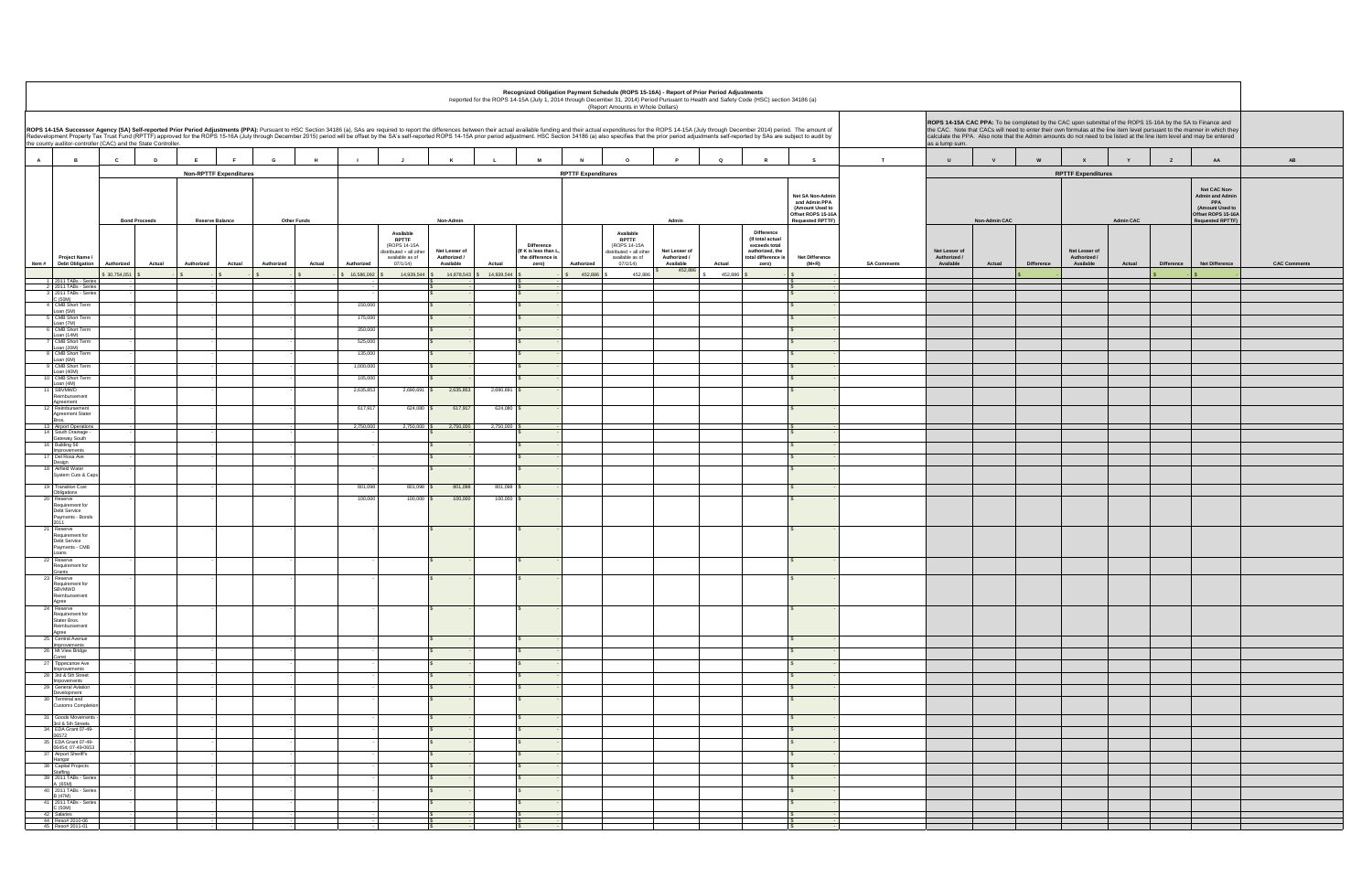|                    | as a lump sum.                             |                      |                  | ROPS 14-15A CAC PPA: To be completed by the CAC upon submittal of the ROPS 15-16A by the SA to Finance and<br>calculate the PPA. Also note that the Admin amounts do not need to be listed at the line item level and may be entered |                  |                       | the CAC. Note that CACs will need to enter their own formulas at the line item level pursuant to the manner in which they |                        |
|--------------------|--------------------------------------------|----------------------|------------------|--------------------------------------------------------------------------------------------------------------------------------------------------------------------------------------------------------------------------------------|------------------|-----------------------|---------------------------------------------------------------------------------------------------------------------------|------------------------|
| $\mathbf T$        | $\sf U$                                    | $\mathsf{v}$         | ${\bf W}$        | $\pmb{\mathsf{x}}$                                                                                                                                                                                                                   | Y                | $\mathsf z$           | ${\sf AA}$                                                                                                                | $\mathbf{A}\mathbf{B}$ |
|                    |                                            |                      |                  | <b>RPTTF Expenditures</b>                                                                                                                                                                                                            |                  |                       |                                                                                                                           |                        |
|                    |                                            | <b>Non-Admin CAC</b> |                  |                                                                                                                                                                                                                                      | <b>Admin CAC</b> |                       | Net CAC Non-<br><b>Admin and Admin</b><br>PPA<br>(Amount Used to<br>Offset ROPS 15-16A<br><b>Requested RPTTF)</b>         |                        |
| <b>SA Comments</b> | Net Lesser of<br>Authorized /<br>Available | Actual               | Difference<br>\$ | Net Lesser of<br>Authorized /<br>Available                                                                                                                                                                                           | Actual           | Difference<br>\$<br>٠ | Net Difference<br>$\mathbb{S}$                                                                                            | <b>CAC Comments</b>    |
|                    |                                            |                      |                  |                                                                                                                                                                                                                                      |                  |                       |                                                                                                                           |                        |
|                    |                                            |                      |                  |                                                                                                                                                                                                                                      |                  |                       |                                                                                                                           |                        |
|                    |                                            |                      |                  |                                                                                                                                                                                                                                      |                  |                       |                                                                                                                           |                        |
|                    |                                            |                      |                  |                                                                                                                                                                                                                                      |                  |                       |                                                                                                                           |                        |
|                    |                                            |                      |                  |                                                                                                                                                                                                                                      |                  |                       |                                                                                                                           |                        |
|                    |                                            |                      |                  |                                                                                                                                                                                                                                      |                  |                       |                                                                                                                           |                        |
|                    |                                            |                      |                  |                                                                                                                                                                                                                                      |                  |                       |                                                                                                                           |                        |
|                    |                                            |                      |                  |                                                                                                                                                                                                                                      |                  |                       |                                                                                                                           |                        |
|                    |                                            |                      |                  |                                                                                                                                                                                                                                      |                  |                       |                                                                                                                           |                        |
|                    |                                            |                      |                  |                                                                                                                                                                                                                                      |                  |                       |                                                                                                                           |                        |
|                    |                                            |                      |                  |                                                                                                                                                                                                                                      |                  |                       |                                                                                                                           |                        |
|                    |                                            |                      |                  |                                                                                                                                                                                                                                      |                  |                       |                                                                                                                           |                        |
|                    |                                            |                      |                  |                                                                                                                                                                                                                                      |                  |                       |                                                                                                                           |                        |
|                    |                                            |                      |                  |                                                                                                                                                                                                                                      |                  |                       |                                                                                                                           |                        |
|                    |                                            |                      |                  |                                                                                                                                                                                                                                      |                  |                       |                                                                                                                           |                        |
|                    |                                            |                      |                  |                                                                                                                                                                                                                                      |                  |                       |                                                                                                                           |                        |
|                    |                                            |                      |                  |                                                                                                                                                                                                                                      |                  |                       |                                                                                                                           |                        |
|                    |                                            |                      |                  |                                                                                                                                                                                                                                      |                  |                       |                                                                                                                           |                        |
|                    |                                            |                      |                  |                                                                                                                                                                                                                                      |                  |                       |                                                                                                                           |                        |
|                    |                                            |                      |                  |                                                                                                                                                                                                                                      |                  |                       |                                                                                                                           |                        |
|                    |                                            |                      |                  |                                                                                                                                                                                                                                      |                  |                       |                                                                                                                           |                        |
|                    |                                            |                      |                  |                                                                                                                                                                                                                                      |                  |                       |                                                                                                                           |                        |
|                    |                                            |                      |                  |                                                                                                                                                                                                                                      |                  |                       |                                                                                                                           |                        |
|                    |                                            |                      |                  |                                                                                                                                                                                                                                      |                  |                       |                                                                                                                           |                        |
|                    |                                            |                      |                  |                                                                                                                                                                                                                                      |                  |                       |                                                                                                                           |                        |
|                    |                                            |                      |                  |                                                                                                                                                                                                                                      |                  |                       |                                                                                                                           |                        |
|                    |                                            |                      |                  |                                                                                                                                                                                                                                      |                  |                       |                                                                                                                           |                        |
|                    |                                            |                      |                  |                                                                                                                                                                                                                                      |                  |                       |                                                                                                                           |                        |
|                    |                                            |                      |                  |                                                                                                                                                                                                                                      |                  |                       |                                                                                                                           |                        |
|                    |                                            |                      |                  |                                                                                                                                                                                                                                      |                  |                       |                                                                                                                           |                        |
|                    |                                            |                      |                  |                                                                                                                                                                                                                                      |                  |                       |                                                                                                                           |                        |
|                    |                                            |                      |                  |                                                                                                                                                                                                                                      |                  |                       |                                                                                                                           |                        |
|                    |                                            |                      |                  |                                                                                                                                                                                                                                      |                  |                       |                                                                                                                           |                        |
|                    |                                            |                      |                  |                                                                                                                                                                                                                                      |                  |                       |                                                                                                                           |                        |
|                    |                                            |                      |                  |                                                                                                                                                                                                                                      |                  |                       |                                                                                                                           |                        |
|                    |                                            |                      |                  |                                                                                                                                                                                                                                      |                  |                       |                                                                                                                           |                        |
|                    |                                            |                      |                  |                                                                                                                                                                                                                                      |                  |                       |                                                                                                                           |                        |
|                    |                                            |                      |                  |                                                                                                                                                                                                                                      |                  |                       |                                                                                                                           |                        |
|                    |                                            |                      |                  |                                                                                                                                                                                                                                      |                  |                       |                                                                                                                           |                        |
|                    |                                            |                      |                  |                                                                                                                                                                                                                                      |                  |                       |                                                                                                                           |                        |
|                    |                                            |                      |                  |                                                                                                                                                                                                                                      |                  |                       |                                                                                                                           |                        |

|                |                                                                 |                                                                                                                                                                                                                                                                                                 |            |                                  |                                            |               |                                                                                                    |                                                         |                          |                                                                          |                           | Recognized Obligation Payment Schedule (ROPS 15-16A) - Report of Prior Period Adjustments<br>Reported for the ROPS 14-15A (July 1, 2014 through December 31, 2014) Period Pursuant to Health and Safety Code (HSC) section 34186 (a)<br>(Report Amounts in Whole Dollars) |                                                     |             |                                                                                                           |                                                                            |                    |                                            |                                |                                                                                                                                                                                                                                      |                                            |                            |                   |                                                                                                                           |
|----------------|-----------------------------------------------------------------|-------------------------------------------------------------------------------------------------------------------------------------------------------------------------------------------------------------------------------------------------------------------------------------------------|------------|----------------------------------|--------------------------------------------|---------------|----------------------------------------------------------------------------------------------------|---------------------------------------------------------|--------------------------|--------------------------------------------------------------------------|---------------------------|---------------------------------------------------------------------------------------------------------------------------------------------------------------------------------------------------------------------------------------------------------------------------|-----------------------------------------------------|-------------|-----------------------------------------------------------------------------------------------------------|----------------------------------------------------------------------------|--------------------|--------------------------------------------|--------------------------------|--------------------------------------------------------------------------------------------------------------------------------------------------------------------------------------------------------------------------------------|--------------------------------------------|----------------------------|-------------------|---------------------------------------------------------------------------------------------------------------------------|
|                |                                                                 | ROPS 14-15A Successor Agency (SA) Self-reported Prior Period Adjustments (PPA): Pursuant to HSC Section 34186 (a), SAs are required to report the differences between their actual available funding and their actual expendit<br>the county auditor-controller (CAC) and the State Controller. |            |                                  |                                            |               |                                                                                                    |                                                         |                          |                                                                          |                           |                                                                                                                                                                                                                                                                           |                                                     |             |                                                                                                           |                                                                            |                    | as a lump sum.                             |                                | ROPS 14-15A CAC PPA: To be completed by the CAC upon submittal of the ROPS 15-16A by the SA to Finance and<br>calculate the PPA. Also note that the Admin amounts do not need to be listed at the line item level and may be entered |                                            |                            |                   | the CAC. Note that CACs will need to enter their own formulas at the line item level pursuant to the manner in which they |
| $\overline{A}$ | $\mathbf{B}$                                                    | $\mathbf{c}$<br>D                                                                                                                                                                                                                                                                               | E          | F                                | G<br>H                                     |               | $\mathbf{J}$                                                                                       | K                                                       |                          | M                                                                        | N                         | $\Omega$                                                                                                                                                                                                                                                                  | P                                                   | $\mathbf Q$ | $\mathbb{R}$                                                                                              | S                                                                          | T                  | $\mathbf{U}$                               | $\mathbf{v}$                   | W                                                                                                                                                                                                                                    | $\mathbf{x}$                               | Y                          | $\mathbf{z}$      | AB<br>AA                                                                                                                  |
|                |                                                                 |                                                                                                                                                                                                                                                                                                 |            | <b>Non-RPTTF Expenditures</b>    |                                            |               |                                                                                                    |                                                         |                          |                                                                          | <b>RPTTF Expenditures</b> |                                                                                                                                                                                                                                                                           |                                                     |             |                                                                                                           | Net SA Non-Admin<br>and Admin PPA<br>(Amount Used to<br>Offset ROPS 15-16A |                    |                                            |                                |                                                                                                                                                                                                                                      | <b>RPTTF Expenditures</b>                  |                            |                   | Net CAC Non-<br><b>Admin and Admin</b><br><b>PPA</b><br>(Amount Used to<br>Offset ROPS 15-16A                             |
| Item #         | Project Name /<br><b>Debt Obligation</b>                        | <b>Bond Proceeds</b><br>Authorized<br>Actual                                                                                                                                                                                                                                                    | Authorized | <b>Reserve Balance</b><br>Actual | <b>Other Funds</b><br>Authorized<br>Actual | Authorized    | Available<br><b>RPTTF</b><br>(ROPS 14-15A<br>distributed + all other<br>available as of<br>07/1/14 | Non-Admin<br>Net Lesser of<br>Authorized /<br>Available | Actual                   | <b>Difference</b><br>(If K is less than L,<br>the difference is<br>zero) | Authorized                | Available<br><b>RPTTF</b><br>(ROPS 14-15A<br>distributed + all other<br>available as of<br>07/1/14                                                                                                                                                                        | Admin<br>Net Lesser of<br>Authorized /<br>Available | Actual      | <b>Difference</b><br>(If total actual<br>exceeds total<br>authorized, the<br>total difference is<br>zero) | <b>Requested RPTTF)</b><br><b>Net Difference</b><br>$(M+R)$                | <b>SA Comments</b> | Net Lesser of<br>Authorized /<br>Available | <b>Non-Admin CAC</b><br>Actual | <b>Difference</b>                                                                                                                                                                                                                    | Net Lesser of<br>Authorized /<br>Available | <b>Admin CAC</b><br>Actual | <b>Difference</b> | <b>Requested RPTTF)</b><br><b>Net Difference</b><br><b>CAC Com</b>                                                        |
|                | 46 I-10/Tippecanoe                                              | \$30,754,051<br>1,500,000                                                                                                                                                                                                                                                                       |            |                                  |                                            | 16,586,092 \$ | 14,939,544                                                                                         |                                                         | 14,878,543 \$ 14,939,544 |                                                                          | \$ 452,886                | 452,886                                                                                                                                                                                                                                                                   | 452,886                                             | 452,886     |                                                                                                           |                                                                            |                    |                                            |                                |                                                                                                                                                                                                                                      |                                            |                            |                   |                                                                                                                           |
|                | Avenue<br>provements                                            |                                                                                                                                                                                                                                                                                                 |            |                                  |                                            |               |                                                                                                    |                                                         |                          |                                                                          |                           |                                                                                                                                                                                                                                                                           |                                                     |             |                                                                                                           |                                                                            |                    |                                            |                                |                                                                                                                                                                                                                                      |                                            |                            |                   |                                                                                                                           |
|                | 47 Goods Movement<br>3rd and 5th Streets<br>48 3rd & 5th Street | 7,425,000                                                                                                                                                                                                                                                                                       |            |                                  |                                            |               |                                                                                                    |                                                         |                          |                                                                          |                           |                                                                                                                                                                                                                                                                           |                                                     |             |                                                                                                           |                                                                            |                    |                                            |                                |                                                                                                                                                                                                                                      |                                            |                            |                   |                                                                                                                           |
|                | Improvements<br>49 General Aviation                             |                                                                                                                                                                                                                                                                                                 |            |                                  |                                            |               |                                                                                                    | $\sim$                                                  |                          |                                                                          |                           |                                                                                                                                                                                                                                                                           |                                                     |             |                                                                                                           |                                                                            |                    |                                            |                                |                                                                                                                                                                                                                                      |                                            |                            |                   |                                                                                                                           |
|                | Development<br>50 Airport Sheriff's                             |                                                                                                                                                                                                                                                                                                 |            |                                  |                                            |               |                                                                                                    |                                                         |                          |                                                                          |                           |                                                                                                                                                                                                                                                                           |                                                     |             |                                                                                                           |                                                                            |                    |                                            |                                |                                                                                                                                                                                                                                      |                                            |                            |                   |                                                                                                                           |
|                | Hangar<br>51 2014 Tax Allocation<br>Bond and EB-5               |                                                                                                                                                                                                                                                                                                 |            |                                  |                                            |               |                                                                                                    |                                                         |                          |                                                                          |                           |                                                                                                                                                                                                                                                                           |                                                     |             |                                                                                                           |                                                                            |                    |                                            |                                |                                                                                                                                                                                                                                      |                                            |                            |                   |                                                                                                                           |
|                | Refinancing<br>52 IVDA Joint Powers<br>Authority (JPA)          |                                                                                                                                                                                                                                                                                                 |            |                                  |                                            |               |                                                                                                    |                                                         |                          |                                                                          |                           |                                                                                                                                                                                                                                                                           |                                                     |             |                                                                                                           |                                                                            |                    |                                            |                                |                                                                                                                                                                                                                                      |                                            |                            |                   |                                                                                                                           |
|                | Obligations<br>53 Reimbursement -                               |                                                                                                                                                                                                                                                                                                 |            |                                  |                                            |               |                                                                                                    |                                                         |                          |                                                                          |                           |                                                                                                                                                                                                                                                                           |                                                     |             |                                                                                                           |                                                                            |                    |                                            |                                |                                                                                                                                                                                                                                      |                                            |                            |                   |                                                                                                                           |
|                | 7/12/12 True-up<br>Payment<br>54 2014 Tax Allocation            | 21,329,051                                                                                                                                                                                                                                                                                      |            |                                  |                                            |               |                                                                                                    |                                                         |                          |                                                                          |                           |                                                                                                                                                                                                                                                                           |                                                     |             |                                                                                                           |                                                                            |                    |                                            |                                |                                                                                                                                                                                                                                      |                                            |                            |                   |                                                                                                                           |
|                | Bond and EB-5<br>Refinancing                                    |                                                                                                                                                                                                                                                                                                 |            |                                  |                                            |               |                                                                                                    |                                                         |                          |                                                                          |                           |                                                                                                                                                                                                                                                                           |                                                     |             |                                                                                                           |                                                                            |                    |                                            |                                |                                                                                                                                                                                                                                      |                                            |                            |                   |                                                                                                                           |
|                | 55 ROPS 13-14B<br>Short payment                                 |                                                                                                                                                                                                                                                                                                 |            |                                  |                                            | 1,489,893     | 1,489,893                                                                                          | 1,489,893                                               | 1,489,893                |                                                                          |                           |                                                                                                                                                                                                                                                                           |                                                     |             |                                                                                                           |                                                                            |                    |                                            |                                |                                                                                                                                                                                                                                      |                                            |                            |                   |                                                                                                                           |
|                | 56 2014 Tax Allocation<br>Refunding Bonds<br>Series A & B       |                                                                                                                                                                                                                                                                                                 |            |                                  |                                            | 5,711,331     | $3,550,219$ \$                                                                                     | 3,550,219                                               | $3,550,219$ :            |                                                                          |                           |                                                                                                                                                                                                                                                                           |                                                     |             |                                                                                                           |                                                                            |                    |                                            |                                |                                                                                                                                                                                                                                      |                                            |                            |                   |                                                                                                                           |
|                | 57 2014 Tax Allocation<br>Refunding Bonds                       | 500,000                                                                                                                                                                                                                                                                                         |            |                                  |                                            |               |                                                                                                    |                                                         |                          |                                                                          |                           |                                                                                                                                                                                                                                                                           |                                                     |             |                                                                                                           |                                                                            |                    |                                            |                                |                                                                                                                                                                                                                                      |                                            |                            |                   |                                                                                                                           |
|                | Refinancing Costs of<br>Issuance<br>58 Perris Campus            |                                                                                                                                                                                                                                                                                                 |            |                                  |                                            | 40,000        | $40,000$ \$                                                                                        | 40,000                                                  | 40,000                   |                                                                          |                           |                                                                                                                                                                                                                                                                           |                                                     |             |                                                                                                           |                                                                            |                    |                                            |                                |                                                                                                                                                                                                                                      |                                            |                            |                   |                                                                                                                           |
|                | Plaza, LLC<br><b>IVDA Joint Powers</b>                          |                                                                                                                                                                                                                                                                                                 |            |                                  |                                            |               | $2,161,010$ \$                                                                                     | 2,161,010                                               | $2,161,010$ \$           |                                                                          |                           |                                                                                                                                                                                                                                                                           |                                                     |             |                                                                                                           |                                                                            |                    |                                            |                                |                                                                                                                                                                                                                                      |                                            |                            |                   |                                                                                                                           |
|                | Authority Short Term<br>l oan                                   |                                                                                                                                                                                                                                                                                                 |            |                                  |                                            |               | 732,553                                                                                            |                                                         |                          |                                                                          |                           |                                                                                                                                                                                                                                                                           |                                                     |             |                                                                                                           |                                                                            |                    |                                            |                                |                                                                                                                                                                                                                                      |                                            |                            |                   |                                                                                                                           |
|                | Legal                                                           |                                                                                                                                                                                                                                                                                                 |            |                                  |                                            |               |                                                                                                    | 732,553                                                 | 732,553                  |                                                                          |                           |                                                                                                                                                                                                                                                                           |                                                     |             |                                                                                                           |                                                                            |                    |                                            |                                |                                                                                                                                                                                                                                      |                                            |                            |                   |                                                                                                                           |
|                |                                                                 |                                                                                                                                                                                                                                                                                                 |            |                                  |                                            |               |                                                                                                    |                                                         |                          |                                                                          |                           |                                                                                                                                                                                                                                                                           |                                                     |             |                                                                                                           |                                                                            |                    |                                            |                                |                                                                                                                                                                                                                                      |                                            |                            |                   |                                                                                                                           |
|                |                                                                 |                                                                                                                                                                                                                                                                                                 |            |                                  |                                            |               |                                                                                                    |                                                         |                          |                                                                          |                           |                                                                                                                                                                                                                                                                           |                                                     |             |                                                                                                           |                                                                            |                    |                                            |                                |                                                                                                                                                                                                                                      |                                            |                            |                   |                                                                                                                           |
|                |                                                                 |                                                                                                                                                                                                                                                                                                 |            |                                  |                                            |               |                                                                                                    |                                                         |                          |                                                                          |                           |                                                                                                                                                                                                                                                                           |                                                     |             |                                                                                                           |                                                                            |                    |                                            |                                |                                                                                                                                                                                                                                      |                                            |                            |                   |                                                                                                                           |
|                |                                                                 |                                                                                                                                                                                                                                                                                                 |            |                                  |                                            |               |                                                                                                    |                                                         |                          |                                                                          |                           |                                                                                                                                                                                                                                                                           |                                                     |             |                                                                                                           |                                                                            |                    |                                            |                                |                                                                                                                                                                                                                                      |                                            |                            |                   |                                                                                                                           |
|                |                                                                 |                                                                                                                                                                                                                                                                                                 |            |                                  |                                            |               |                                                                                                    |                                                         |                          |                                                                          |                           |                                                                                                                                                                                                                                                                           |                                                     |             |                                                                                                           |                                                                            |                    |                                            |                                |                                                                                                                                                                                                                                      |                                            |                            |                   |                                                                                                                           |
|                |                                                                 |                                                                                                                                                                                                                                                                                                 |            |                                  |                                            |               |                                                                                                    |                                                         |                          |                                                                          |                           |                                                                                                                                                                                                                                                                           |                                                     |             |                                                                                                           |                                                                            |                    |                                            |                                |                                                                                                                                                                                                                                      |                                            |                            |                   |                                                                                                                           |
|                |                                                                 |                                                                                                                                                                                                                                                                                                 |            |                                  |                                            |               |                                                                                                    |                                                         |                          |                                                                          |                           |                                                                                                                                                                                                                                                                           |                                                     |             |                                                                                                           |                                                                            |                    |                                            |                                |                                                                                                                                                                                                                                      |                                            |                            |                   |                                                                                                                           |
|                |                                                                 |                                                                                                                                                                                                                                                                                                 |            |                                  |                                            |               |                                                                                                    |                                                         |                          |                                                                          |                           |                                                                                                                                                                                                                                                                           |                                                     |             |                                                                                                           |                                                                            |                    |                                            |                                |                                                                                                                                                                                                                                      |                                            |                            |                   |                                                                                                                           |
|                |                                                                 |                                                                                                                                                                                                                                                                                                 |            |                                  |                                            |               |                                                                                                    |                                                         |                          |                                                                          |                           |                                                                                                                                                                                                                                                                           |                                                     |             |                                                                                                           |                                                                            |                    |                                            |                                |                                                                                                                                                                                                                                      |                                            |                            |                   |                                                                                                                           |
|                |                                                                 |                                                                                                                                                                                                                                                                                                 |            |                                  |                                            |               |                                                                                                    |                                                         |                          |                                                                          |                           |                                                                                                                                                                                                                                                                           |                                                     |             |                                                                                                           |                                                                            |                    |                                            |                                |                                                                                                                                                                                                                                      |                                            |                            |                   |                                                                                                                           |
|                |                                                                 |                                                                                                                                                                                                                                                                                                 |            |                                  |                                            |               |                                                                                                    |                                                         |                          |                                                                          |                           |                                                                                                                                                                                                                                                                           |                                                     |             |                                                                                                           |                                                                            |                    |                                            |                                |                                                                                                                                                                                                                                      |                                            |                            |                   |                                                                                                                           |
|                |                                                                 |                                                                                                                                                                                                                                                                                                 |            |                                  |                                            |               |                                                                                                    |                                                         |                          |                                                                          |                           |                                                                                                                                                                                                                                                                           |                                                     |             |                                                                                                           |                                                                            |                    |                                            |                                |                                                                                                                                                                                                                                      |                                            |                            |                   |                                                                                                                           |
|                |                                                                 |                                                                                                                                                                                                                                                                                                 |            |                                  |                                            |               |                                                                                                    |                                                         |                          |                                                                          |                           |                                                                                                                                                                                                                                                                           |                                                     |             |                                                                                                           |                                                                            |                    |                                            |                                |                                                                                                                                                                                                                                      |                                            |                            |                   |                                                                                                                           |
|                |                                                                 |                                                                                                                                                                                                                                                                                                 |            |                                  |                                            |               |                                                                                                    |                                                         |                          |                                                                          |                           |                                                                                                                                                                                                                                                                           |                                                     |             |                                                                                                           |                                                                            |                    |                                            |                                |                                                                                                                                                                                                                                      |                                            |                            |                   |                                                                                                                           |
|                |                                                                 |                                                                                                                                                                                                                                                                                                 |            |                                  |                                            |               |                                                                                                    |                                                         |                          |                                                                          |                           |                                                                                                                                                                                                                                                                           |                                                     |             |                                                                                                           |                                                                            |                    |                                            |                                |                                                                                                                                                                                                                                      |                                            |                            |                   |                                                                                                                           |
|                |                                                                 |                                                                                                                                                                                                                                                                                                 |            |                                  |                                            |               |                                                                                                    |                                                         |                          |                                                                          |                           |                                                                                                                                                                                                                                                                           |                                                     |             |                                                                                                           |                                                                            |                    |                                            |                                |                                                                                                                                                                                                                                      |                                            |                            |                   |                                                                                                                           |
|                |                                                                 |                                                                                                                                                                                                                                                                                                 |            |                                  |                                            |               |                                                                                                    |                                                         |                          |                                                                          |                           |                                                                                                                                                                                                                                                                           |                                                     |             |                                                                                                           |                                                                            |                    |                                            |                                |                                                                                                                                                                                                                                      |                                            |                            |                   |                                                                                                                           |
|                |                                                                 |                                                                                                                                                                                                                                                                                                 |            |                                  |                                            |               |                                                                                                    |                                                         |                          |                                                                          |                           |                                                                                                                                                                                                                                                                           |                                                     |             |                                                                                                           |                                                                            |                    |                                            |                                |                                                                                                                                                                                                                                      |                                            |                            |                   |                                                                                                                           |
|                |                                                                 |                                                                                                                                                                                                                                                                                                 |            |                                  |                                            |               |                                                                                                    |                                                         |                          |                                                                          |                           |                                                                                                                                                                                                                                                                           |                                                     |             |                                                                                                           |                                                                            |                    |                                            |                                |                                                                                                                                                                                                                                      |                                            |                            |                   |                                                                                                                           |
|                |                                                                 |                                                                                                                                                                                                                                                                                                 |            |                                  |                                            |               |                                                                                                    |                                                         |                          |                                                                          |                           |                                                                                                                                                                                                                                                                           |                                                     |             |                                                                                                           |                                                                            |                    |                                            |                                |                                                                                                                                                                                                                                      |                                            |                            |                   |                                                                                                                           |
|                |                                                                 |                                                                                                                                                                                                                                                                                                 |            |                                  |                                            |               |                                                                                                    |                                                         |                          |                                                                          |                           |                                                                                                                                                                                                                                                                           |                                                     |             |                                                                                                           |                                                                            |                    |                                            |                                |                                                                                                                                                                                                                                      |                                            |                            |                   |                                                                                                                           |
|                |                                                                 |                                                                                                                                                                                                                                                                                                 |            |                                  |                                            |               |                                                                                                    |                                                         |                          |                                                                          |                           |                                                                                                                                                                                                                                                                           |                                                     |             |                                                                                                           |                                                                            |                    |                                            |                                |                                                                                                                                                                                                                                      |                                            |                            |                   |                                                                                                                           |